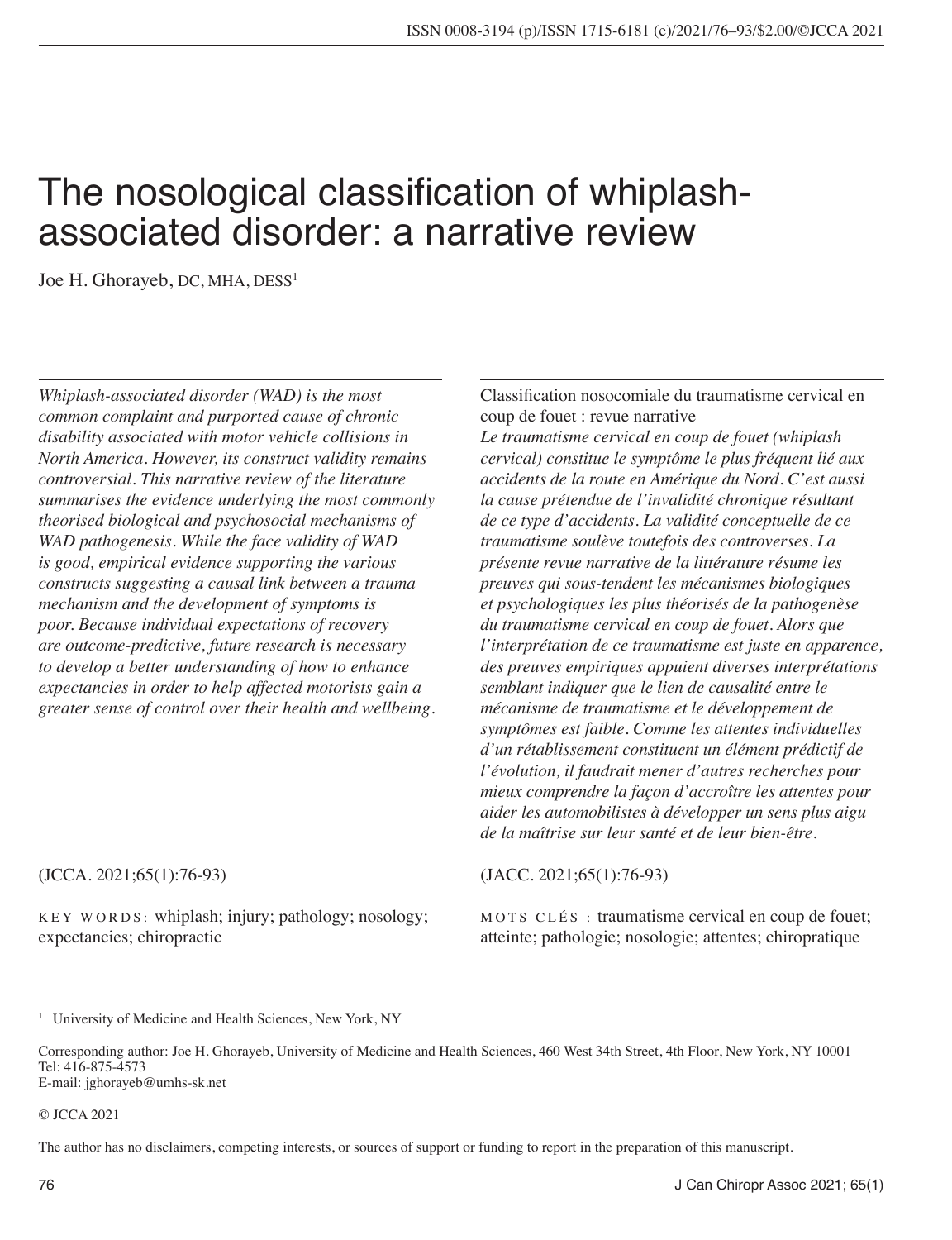## **Introduction**

Whiplash-associated disorder (WAD) is the most commonly reported clinical presentation by individuals involved in motor vehicle collisions (MVCs) with an annual incidence that has been estimated to be 300 per 100,000 people in North America.1 The term "*whiplash*" was first introduced by Crowe in 1928 when he described the motion of sudden acceleration-deceleration of the cervical spine as the result of a collision.<sup>2</sup> Crowe did not intend for the expression to reflect the name of a new disease.<sup>3</sup> In spite of this goal, clinicians, patients and lawyers have accepted whiplash as a clinical entity with a wide variety of sequalae, purportedly caused by trauma to the spine and its surrounding structures.

The *Quebec Task Force on Whiplash Associated Disorders* classifies WAD based upon the severity of a person's symptoms and signs:<sup>4</sup>

- Grade 0: No complaints about neck pain. No physical signs.
- Grade I: Neck complaint of pain, stiffness or tenderness only. No physical signs.
- Grade II: Neck complaint and musculoskeletal signs including decreased range of motion and point tenderness.
- Grade III: Neck complaint, musculoskeletal signs and neurological signs including decreased or absent deep tendon reflexes, muscle weakness and sensory deficits.
- Grade IV: Neck complaint and fracture or dislocation.

The clinical presentation of WAD is highly variable. In one study of 6481 Saskatchewan residents who filed auto insurance claims, only 0.4% of respondent complaints were restricted to neck pain alone, with pain often extending into the head, shoulder girdle, upper, mid and lower back, and the upper and lower extremities.<sup>5</sup> A variety of psychological symptoms may also be associated with WAD, including depression, anger, fear, anxiety, and hypochondriasis.<sup>6</sup>

Several kinematic studies have attempted to glean more information with respect to the forces applied to the body during a collision that may be helpful in understanding the etiology of WAD and inform its management. Suggested sites of tissue injury include the facet joint, capsule and its ligaments<sup>7,8</sup>, intervertebral disc<sup>9</sup>, spinal ligaments<sup>10</sup>, and skeletal muscle<sup>11</sup>. Evidence also exists

to suggest that central nervous system involvement<sup>12</sup>, as well as psychosocial factors<sup>13,14</sup> play a role in the development and persistence of WAD.

Given the pertinence of periodic review to revise our understanding of the scientific literature on the etiology of WAD, the aim of this narrative review is to summarise the evidence underlying the most commonly suggested mechanisms of WAD pathogenesis and to provide an updated appreciation of the subject matter in the 25 years since the last such review was performed by Stovner<sup>15</sup> as part of a treatise on the etiopathology of WAD.

This review also considers whether a causal link between a trauma mechanism and the development of symptoms is reasonable. This is accomplished through the widely accepted guidelines for causation, established by Sir Austin Bradford Hill<sup>16</sup>, though not without controversy17-19, to discern the fundamental prerequisites and assessment criteria of the cause-effect relationship as it relates to WAD pathogenesis.

#### Methods

#### *Search strategy*

A MEDLINE/PubMed search was performed using the following search string "whiplash [Title/Abstract} AND injury [Title/Abstract} AND pathogenesis [Title/Abstract]" from January 1, 1994 to December 31, 2019, yielding 1237 entries, which were exported to EndNote X9 for reference management and tracking of the screening process.

#### *Selection of studies*

Studies were included if they met the following criteria: 1) published in English and in a peer-reviewed journal; 2) study designs included experimental (Randomised Clinical Trials) and observational (Cohort and Case-Control) studies; 3) study populations include adults (19+years old); 4) study populations confined to traffic collisions; 5) studies that suggest damage or injury to, or aberration of, commonly suspected anatomical structures of the body including: the facet joint and/or capsule, skeletal muscle, and the central nervous system; 6) studies that suggest psychological factors associated with WAD such as psychological distress, catastrophisation, and patient expectancies, and 7) studies that consider compensation and its role in health outcomes. Because limited evidence exists to substantiate the notion that intervertebral disc<sup>20-22</sup>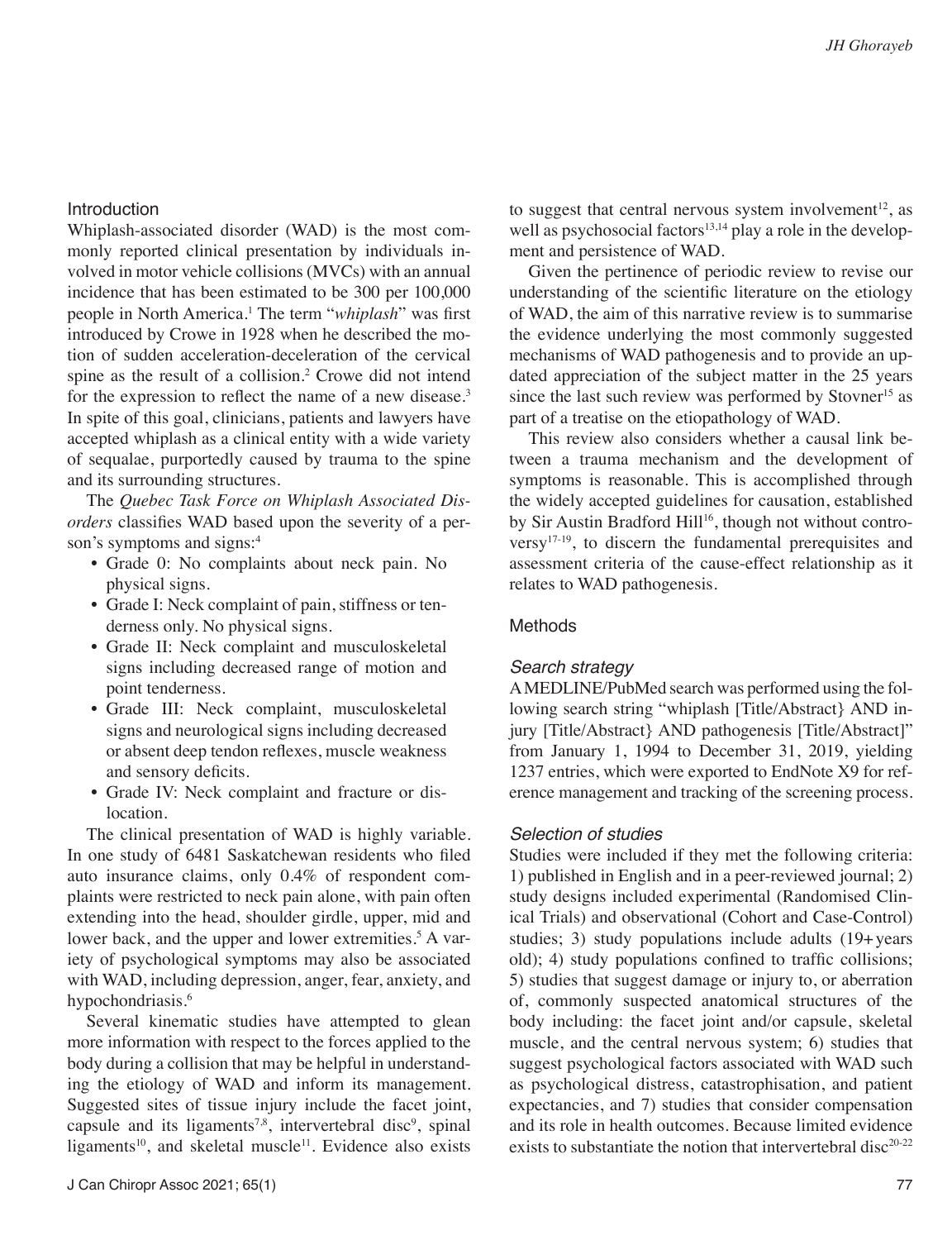| Table 1.          |
|-------------------|
| Level of Evidence |

| A1   Systematic review of $\geq$ 2 A2-level studies                                 |
|-------------------------------------------------------------------------------------|
| A2   Randomised, double-blinded clinical trial of good quality and<br>adequate size |
| Comparative/controlled studies failing to satisfy criteria for A2                   |
| Non-comparative studies                                                             |
| Expert opinion                                                                      |

and spinal ligament $2^{3,24}$  involvement materially contribute to the development of WAD, summary regarding the validity of these particular structures as potential causes of WAD was not included in this review.

Studies concerning grade IV WAD, the pediatric population, esophageal, ocular, oropharyngeal, otologic, temporomandibular joint or vascular manifestations that may be associated with the condition, as well as cadaveric studies, kinematic studies, case reports, opinions, comments, letters to the editor, and articles without scientific data or a report of their methodology were excluded.

#### *Level of evidence*

A level of evidence rating was given to every study, based on the study design (Table 1), according to the 2005 classification system of the Dutch Institute for Healthcare Improvement CBO. Randomised double-blinded comparative clinical research of good quality and efficient size obtained a level of evidence A2, while cohort studies not meeting these criteria or case-control studies obtained a level of evidence B. Non-controlled trials obtained a level of evidence C. The level of evidence for each study is listed in the corresponding table of studies suggesting a cause of WAD, and the overall level of evidence for the cluster of studies represented in each table is listed under the respective table.

# *Strength of conclusion*

Subsequently, the strength of conclusion (ranging from 1 to 4) was calculated for each cluster of studies reflecting one outcome parameter (Table 2) and is placed under the respective table representing a cluster of studies suggesting a cause of WAD. Strength of conclusion 1 was assigned for a study of level A1 or at least 2 independently conducted studies of level A2. Strength of conclusion 2

Table 2. *Strength of conclusion*

| Level          | Conclusion based on                                             |
|----------------|-----------------------------------------------------------------|
|                | A1 study or $\geq$ 2 A2-level studies                           |
| $\overline{2}$ | One A2-level study or $\geq$ 2 independent B-level studies      |
| 3              | One B-level or C-level study                                    |
| $\overline{4}$ | Inconclusive or inconsistent results between various<br>studies |

was given when at least 2 independently conducted studies of evidence level B or one trial of evidence level A2 was included in the cluster, and strength of conclusion 3 was assigned if one study of evidence level B or C was present. Strength of conclusion 4 was given in case of inconclusive or inconsistent results between various studies.

The author reviewed all entries, of which, 43 duplicates were removed, and 1194 citations were screened by title and abstract. Two hundred and five full-text articles were screened. Of those, 39 articles met the inclusion criteria and were eligible for critical appraisal. Reasons for exclusion during the full-text screening phase were study design  $(n=30)$ , research question  $(n=34)$ , outcome of interest (n=94), and population of subjects (n=7) (Figure 1).



*Study selection process*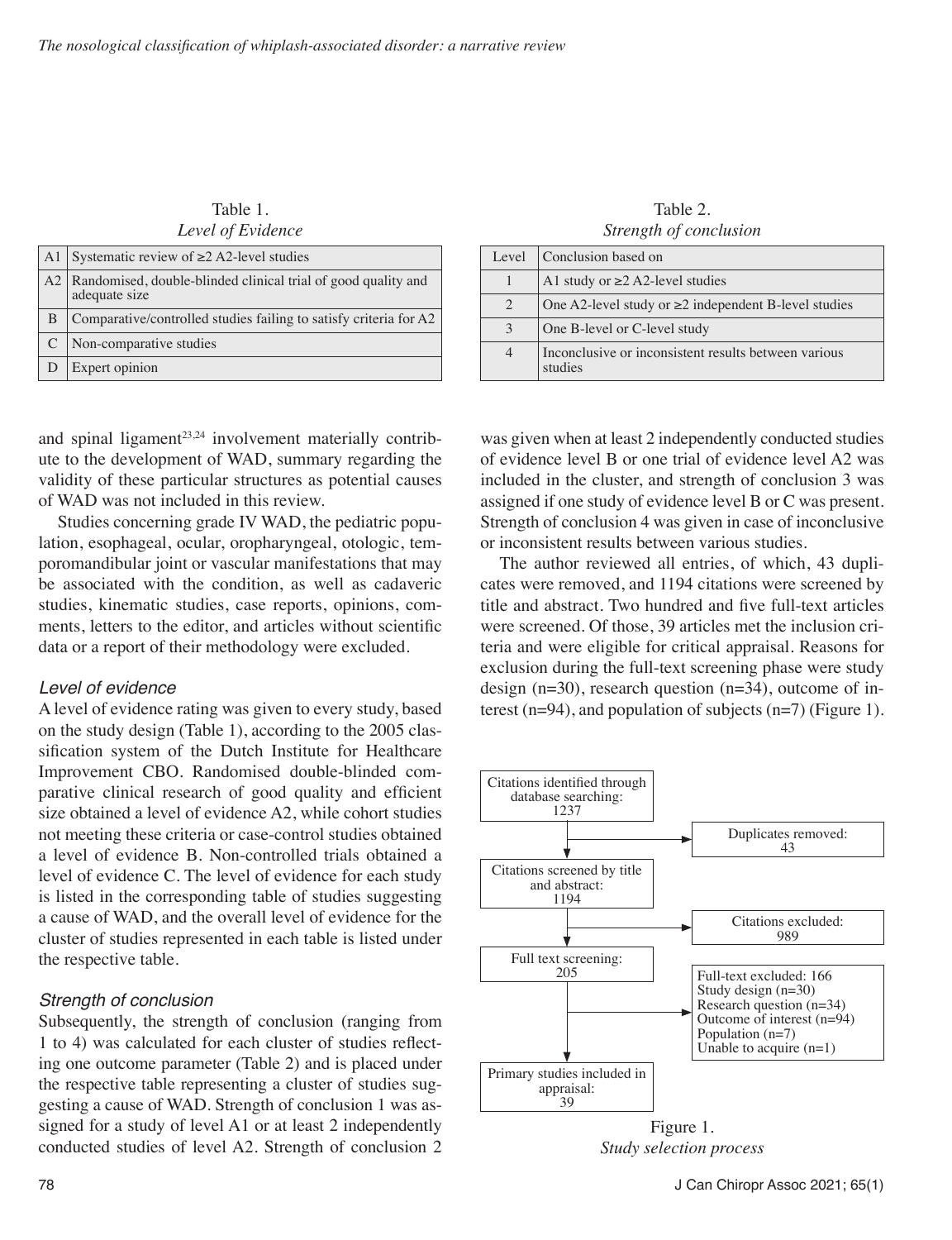| First<br><b>Author</b> | <b>Year</b><br><b>Published</b> | <b>Treatment Administered</b>               | <b>Study Design</b>              | <b>Summary of Findings</b>                                                                  | Level of<br><b>Evidence</b> |
|------------------------|---------------------------------|---------------------------------------------|----------------------------------|---------------------------------------------------------------------------------------------|-----------------------------|
| Lord                   | 1994                            | Anesthetic block                            | Double-blinded RCT               | Complete HA relief in 13/55 patients Neck pain relief in 14/55 patients                     | A2                          |
| Barnsley               | 1995                            | Anesthetic block                            | Double-blinded RCT               | Neck pain relief in 27/50 patients                                                          | A <sub>2</sub>              |
| Lord                   | 1996                            | Radiofrequency neurotomy Double-blinded RCT |                                  | 50% pain relief for mean of 263 in treatment group vs 8 days in control<br>group            | A <sub>2</sub>              |
| Lord                   | 1996                            | Anesthetic block                            | Placebo-controlled<br><b>RCT</b> | Neck pain relief in 31/52 patients                                                          | A <sub>2</sub>              |
| McDonald               | 1999                            | Radiofrequency neurotomy                    | Cohort                           | Pain relief in 20/28 patients                                                               | C                           |
| Govind                 | 2003                            | Radiofrequency neurotomy                    | Cohort                           | Complete pain relief at 90 days F/U in 43/48 patients                                       | C                           |
| Barnsley               | 2005                            | Radiofrequency neurotomy                    | Cohort                           | Adequate pain relief in 36/45 patients for mean of 36 weeks                                 | C                           |
| Smith                  | 2014                            | Radiofrequency neurotomy                    | Cohort                           | Pain, disability, psychological distress & pain catastrophising $\downarrow$ at 1, 3<br>mo. | $\cap$<br>U.                |

Table 3. *Studies suggesting facet injury is a cause of WAD*

Level of evidence: A1; Strength of conclusion: 4; HA: Headache, F/U: Follow-Up

#### Table 4.

#### *Studies suggesting change in muscle morphology is a cause of WAD*

| <b>First</b><br><b>Author</b> | Year<br><b>Published</b> | <b>Study Design</b>                      | <b>Summary of Findings</b>                                                                                                                                                       | Level of<br>Evidence |
|-------------------------------|--------------------------|------------------------------------------|----------------------------------------------------------------------------------------------------------------------------------------------------------------------------------|----------------------|
| Elliott                       | 2015                     | Prospective longitudinal<br>cohort study | MFI values were significantly higher in the severe group when compared to the recovered/<br>mild group at 2-weeks and 3-months                                                   | C                    |
| Karlsson                      | 2016                     | X-sectional case-control                 | Participants with severe disability after a whiplash injury had higher MFI in the multifidus<br>compared to controls and to those with mild/moderate disability secondary to WAD | B                    |
| Pedler                        | 2018                     | X-sectional case-control                 | Global differences in MFI are not a feature of chronic WAD, with differences in MFI limited<br>to the cervical spine musculature                                                 | B                    |
| Abbott                        | 2018                     | X-sectional case-control                 | Increased MFI within cervical multifidus of WAD patients compared to controls                                                                                                    |                      |

Level of evidence: B; Strength of conclusion: 4; MFI: Muscle fatty infiltrates, WAD: Whiplash-associated disorder

| Table 5.                                                   |  |
|------------------------------------------------------------|--|
| Studies suggesting central sensitisation is a cause of WAD |  |

| <b>First</b><br><b>Author</b> | <b>Year</b><br><b>Published</b> | <b>Study Design</b>      | <b>Summary of Findings</b>                                                                                                               | Level of<br><b>Study</b> |
|-------------------------------|---------------------------------|--------------------------|------------------------------------------------------------------------------------------------------------------------------------------|--------------------------|
| Borchgrevink                  | 1997                            | X-sectional case-control | No significant alterations in CNS morphology identified                                                                                  | B                        |
| Radanov                       | 1999                            | X-sectional cohort       | No alterations in CNS perfusion by PET or SPECT scan                                                                                     | С                        |
| Freitag                       | 2001                            | X-sectional case-control | Significant decrease in BOLD signal in symptomatic patients<br>vs. asymptomatic patients and controls                                    | B                        |
| Lorberboym                    | 2002                            | X-sectional cohort       | Regional CNS perfusion abnormalities by SPECT in 13/20 WAD patients                                                                      | C                        |
| Sundstrom                     | 2006                            | X-sectional case-control | No significant changes in WAD group, while non-traumatic neck pain group showed<br>significant altered rCBF pattern compared to controls | B                        |
| Sturzenegger                  | 2008                            | X-sectional case-control | No difference in ventricle-brain ratio between WAD patients and healthy controls                                                         | B                        |
| Obermann                      | 2009                            | X-sectional case-control | Significant decreases in ACC and dorsolateral DLPFC at 3 mo.; resolved by 1 y                                                            | B                        |
| Linnman                       | 2009                            | X-sectional case-control | Regional CNS perfusion increases & decreases by PET scan                                                                                 | B                        |
| Linnman                       | 2010                            | X-sectional case-control | Availability of a pain processing (NK1) receptor was decreased in WAD patients                                                           | B                        |
| Bakhtadze                     | 2012                            | X-sectional cohort       | Parietal and frontal perfusion decreased with increased levels of pain                                                                   |                          |

Level of evidence: B; Strength of conclusion: 4; CNS: Central Nervous System, PET: Positron Emission Tomography, SPECT: Single-Photon Emission Computed Tomography, BOLD: Blood-Oxygen-Level-Dependent imaging, rCBF: regional Cerebral Blood Flow, ACC: Anterior Cingulate Cortex, DLPFC: Dorsolateral Prefrontal Cortex, NK1: Neurokinin receptor 1, WAD: Whiplash-associated disorder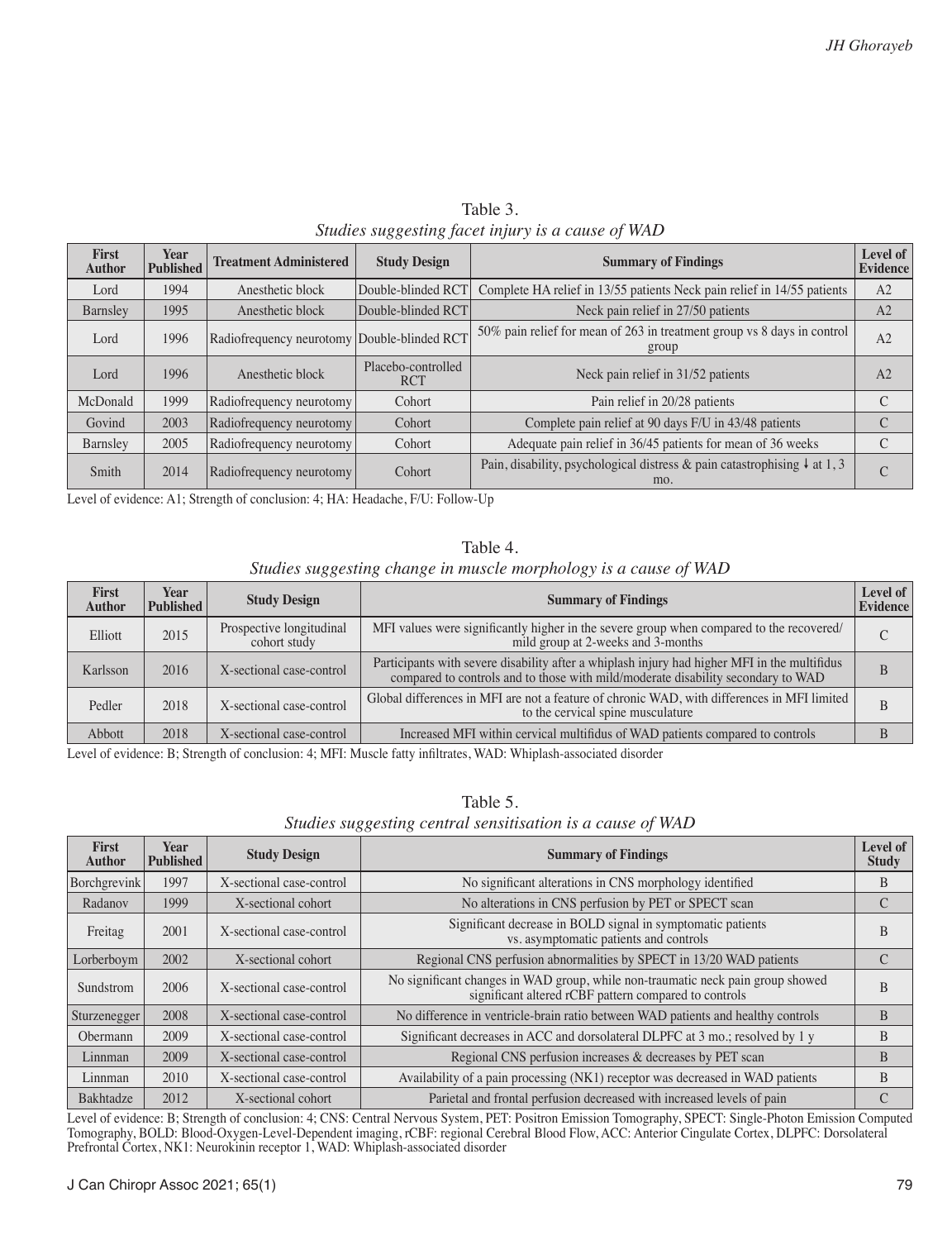The studies selected for further analysis were clustered according to the following theorised mechanisms of WAD pathogenesis: 1) evidence of facet joint and/or capsule injury (Table 3); 2) evidence of change in skeletal muscle morphology (Table 4); 3) evidence of central nervous system involvement (Table 5); 4) evidence of a role of psychological distress and patient expectancies (Table 6); and 5) evidence of the role of compensation resulting in poor health outcomes (Table 7).

| Table 6.                                                                           |  |
|------------------------------------------------------------------------------------|--|
| Studies suggesting that pain catastrophising and expectancies impact WAD prognosis |  |

| <b>First</b><br><b>Author</b> | <b>Year</b><br><b>Published</b> | <b>Treatment</b><br><b>Administered</b>                     | <b>Study Design</b>        | <b>Summary of Findings</b>                                                                                     | Level of<br><b>Study</b> |
|-------------------------------|---------------------------------|-------------------------------------------------------------|----------------------------|----------------------------------------------------------------------------------------------------------------|--------------------------|
| Carroll                       | 2009                            | Rehabilitation                                              | Cohort                     | Patients who expected to recover soon recovered in 1/3 of the time                                             | C                        |
| Ozegovic                      | 2009                            | None                                                        | Cohort                     | Those who expected to recover experienced global recovery 42% faster                                           | $\mathcal{C}$            |
| Ozegovic                      | 2010                            | None                                                        | Population-based<br>cohort | Depression, $\downarrow$ income, $\downarrow$ education & male gender<br>associated with delayed RTW           | $\mathcal{C}$            |
| Ferrari                       | 2011                            | None                                                        | X-sectional cohort         | High correlation between expectations and injury severity perception<br>scores                                 | $\mathcal{C}$            |
| <b>Bostick</b>                | 2013                            | Physiotherapy<br>& Chiropractic                             | Longitudinal cohort        | Expectations inversely correlated, catastrophising directly correlated with<br>pain severity at 6 mo           | $\overline{C}$           |
| Carriere                      | 2015                            | Rehabilitation                                              | Longitudinal cohort        | Expectancies mediate the relationship between pain catastrophizing<br>fear of movement & RTW                   | $\overline{C}$           |
| Chiarotto                     | 2015                            | Manual therapy;<br>motor & sensorimotor<br>control training | Longitudinal Cohort        | Baseline pain intensity $\&$ pain catastrophising predict response                                             | C                        |
| Falla                         | 2016                            | None                                                        | Longitudinal cohort        | Female gender, unsettled insurance claims $\&$ financial status predict pain                                   | $\mathcal{C}$            |
| Smith                         | 2016                            | Radiofrequency<br>neurotomy                                 | Longitudinal cohort        | Baseline pain catastrophising & disability predict response                                                    | $\mathcal{C}$            |
| Carriere                      | 2017                            | Rehabilitation                                              | Longitudinal cohort        | Expectancies mediate the relationship between perceived injustice $& RTW$                                      | $\mathcal{C}$            |
| Soderlund                     | 2018                            | Multimodal therapy                                          | Longitudinal cohort        | Expectation of recovery, distracting & supportive<br>feedback from significant others predict recovery outcome | C                        |
| De Pauw                       | 2018                            | None                                                        | X-sectional case-control   | Fear avoidance symptoms of central sensitisation,<br>& pain predict motor impairment                           | B                        |
| Elphinston                    | 2018                            | Rehabilitation                                              | Longitudinal cohort        | Expectations inversely correlated, catastrophising<br>directly correlated with pain severity                   | $\overline{C}$           |

Level of evidence: B; Strength of conclusion: 3; RTW: Return to Work

| <b>First</b><br><b>Author</b> | Year<br><b>Published</b> | <b>Study Design</b>                              | <b>Summary of Findings</b>                                                                                                                                                                | Level of<br>Evidence |
|-------------------------------|--------------------------|--------------------------------------------------|-------------------------------------------------------------------------------------------------------------------------------------------------------------------------------------------|----------------------|
| Schrader                      | 1996                     | Retrospective cohort<br>questionnaire            | Expectation of disability, a family history, and attribution of pre-existing symptoms to the<br>trauma may be more important determinants for the evolution of the late whiplash syndrome | C                    |
| Obelieniene                   | 1999                     | Prospective controlled<br>inception cohort study | Symptoms of acute whiplash injury are self-limiting                                                                                                                                       |                      |
| Cassidy                       | 2000                     | Population-based<br>cohort                       | The elimination of compensation for pain and suffering is associated with a decreased<br>incidence and improved prognosis of whiplash injury                                              |                      |
| Rydman                        | 2018                     | Cohort                                           | Non-recovery rate was 51% in non-compensated group and 73% in compensated group                                                                                                           |                      |

Table 7. *Studies suggesting that compensation impacts WAD prognosis*

Level of evidence: C; Strength of conclusion: 3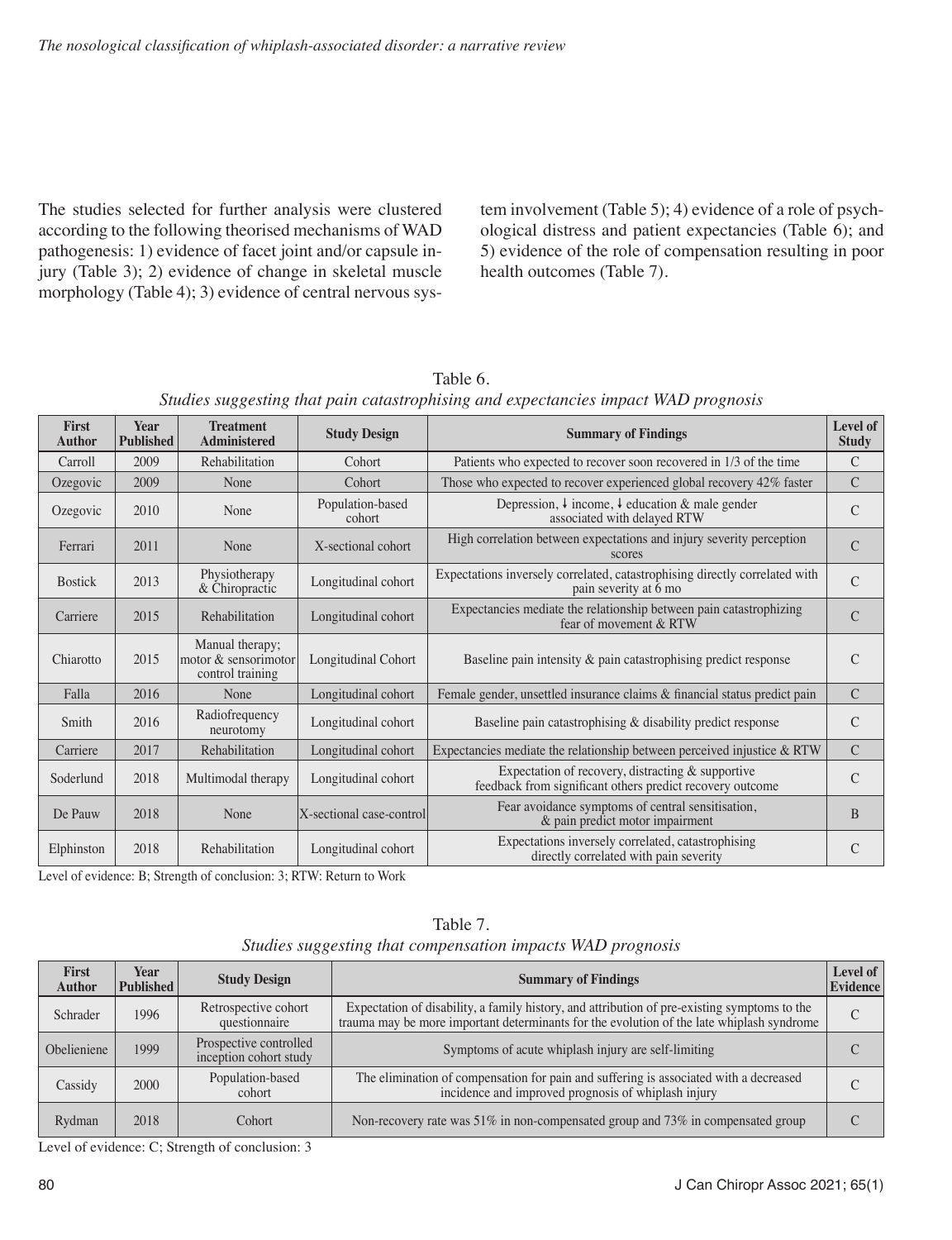#### **Results**

#### *Facet joint and capsule injury*

Of the various tissues in the cervical spine that may be injured during whiplash, the facet (zygapophysial) joint and facet capsule/ligament are the most extensively documented structures. A proposed mechanism of facet joint injury is undo strain upon the facet capsule, which has been documented in several *in vitro* biomechanical, and *in vivo* animal, studies.<sup>25-32</sup> Given that such studies are not possible in live humans, attempts to infer injury to the facet joint have been made by way of eight clinical trials documenting pain relief when the facet joint and capsule are specifically targeted via medial branch blocks or percutaneous radiofrequency neurotomy with some meaningful pain relief achieved. Of these studies, four were randomised clinical trials<sup>33-36</sup>; three involved anesthetic block<sup>33-35</sup> and five radiofrequency neurotomy<sup>36,38-41</sup>.

Two of the three RCTs involved WAD patients with headaches  $\pm$  neck pain who underwent facet blocks. In two of these studies, patients were randomly assigned to receive an initial radiographically-guided block with either short-acting 2% lignocaine or longer-acting 0.5% bupivacaine.33,34 A positive diagnosis of cervical zygapophysial joint pain was made only if both blocks relieved a patient's pain and bupivacaine provided longer relief, which occurred in 13 of 55 patients with headache complaints and 14 of 55 patients with neck pain.33 The second study saw 27 of 50 patients obtain neck pain relief based on a similar protocol.34 In the third study, patients who presented with dominant headache and obtained relief following third occipital nerves blocks satisfied the authors' criteria for C2-C3 zygapophysial joint pain, and nonresponders along with patients who presented with dominant neck pain underwent blocks of cervical zygapophysial joints at several levels below C2-C3.<sup>35</sup> Responders were then diagnosed with cervical zygapophysial joint pain at the respective level that offered them relief. The major limitation of the aforementioned studies, pertaining to the current discussion, was the outcome of interest (headache relief vs neck pain relief) coupled with the heterogeneous sample of patients, suggesting a significant risk of selection bias.

The only parallel-group  $RCT<sup>36</sup>$  involved 24 patients presenting with what the authors deemed to be cervical zygapophyseal joint pain at levels C3-C7; confirmed with

the use of local anesthetic blocks. Patients with C2–C3 zygapophyseal joint pain were excluded because a previous study<sup>37</sup> had shown that treatment at this level by radiofrequency neurotomy was technically difficult. Each subject received either active or mock radiofrequency neurotomy ( $n = 12$  per group) and was followed by telephone interviews and clinic visits until they reported that their pain had returned to 50% of its preoperative level. The treatment protocol in the two arms was identical, except that the temperature of the electrode tip was raised to 80°C for 90 seconds in the active group and maintained at 37°C in the control group. Six patients in the control group and three in the active-treatment group had a return of their accustomed pain immediately following the procedure. At 27 weeks, one patient in the control group and seven in active-treatment group remained pain free with a median time of eight days and 263 days, respectively, before the return of at least 50% of their preoperative pain.36 Notably, a higher proportion of patients involved in ongoing litigation were assigned to the control group. How this may have affected the study results remains unclear given the lack of information provided regarding these patients' circumstances.

The remaining four clinical trials employing radiofrequency neurotomy were uncontrolled.38-41 The aforementioned studies operate on the following assumption: if we accept that a patient reported no pain prior to an MVC but reports pain thereafter, which is successfully treated with facet blocks or radiofrequency neurotomy, the inference is that the facet joint is the source of the patient's pain and, therefore, was injured or implicated in some way during the MVC. This is a common logical fallacy known as *post hoc ergo propter hoc* (from the Latin meaning: "with this, therefore because of this") – where credit is awarded to the treatment administered rather than considering a condition's natural history, regression to the mean, or the impact of narratives proffered to a patient, coupled with the power of the placebo effect and the contextual factors surrounding a patient's particular circumstances that work in concert to bring about recovery.

High-quality evidence demonstrates significant variability in the diagnostic utility of cervical facet joint nerve blocks in individuals with chronic spinal pain; with prevalence rates ranging between 36% to 67% and false-positive rates of 27% to 63%.42 Moreover, because studies of healthy and clinical populations find little difference in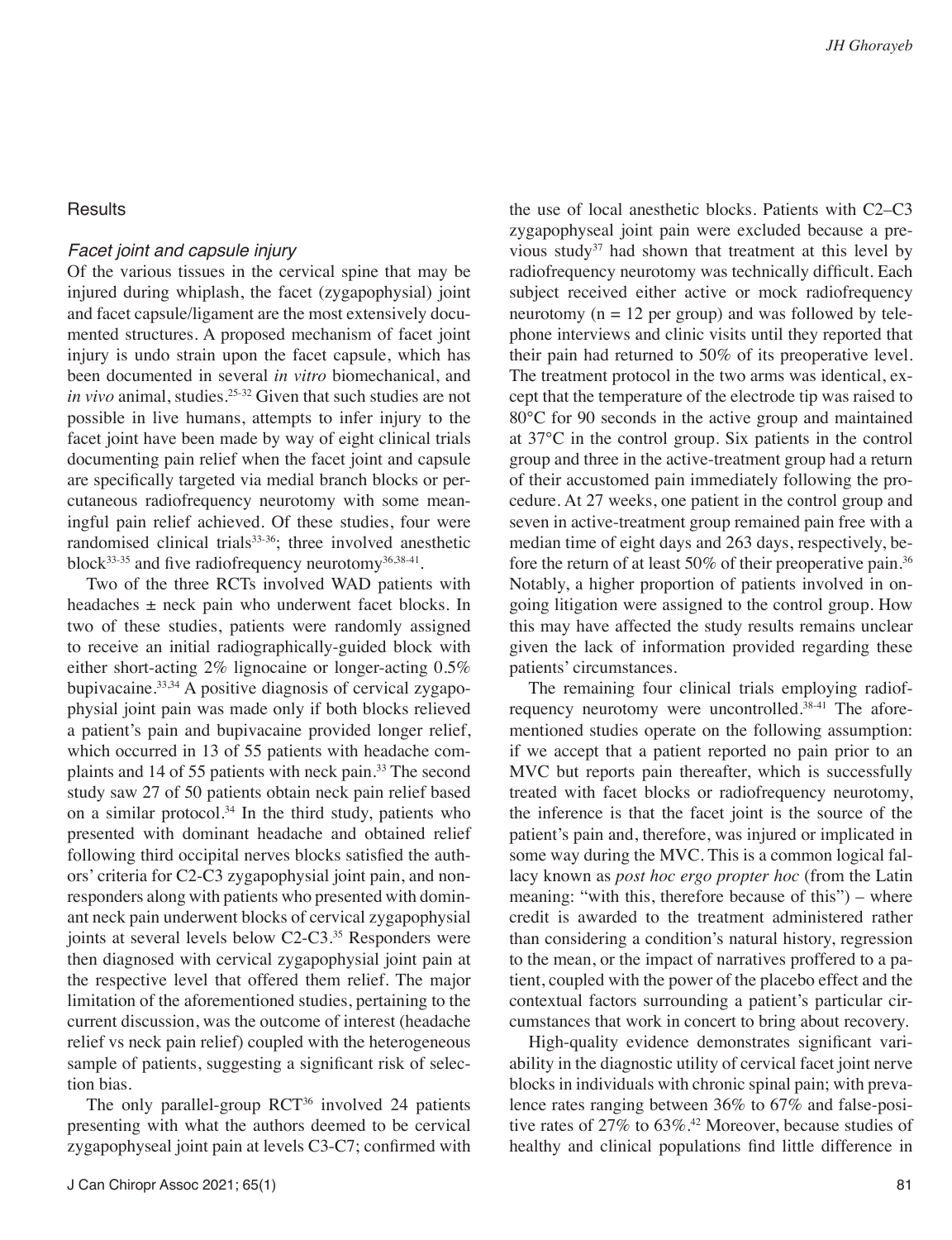the prevalence of anatomical impairment to warrant procedural intervention<sup>43-46</sup>, in turn, challenging the practice of assigning a structural cause for the perception of pain in the absence of detectable tissue pathology, an appreciation for the neurobiology of persistent pain is recommended<sup>47</sup>.

In the context of WAD, it is noteworthy that the reporting of symptoms is not synonymous with the presence of injury, which refers to damage to the body produced by energy exchanges that have relatively sudden discernible effects.<sup>48</sup> Additionally, the perception of pain may arise from an emotional experience<sup>49</sup>, as the correlation between pain and bodily damage is equivocal.

Although treatment interventions targeted at the facet joint have been shown to provide symptomatic relief for a small cohort of patients, the conclusion that injury to the facet joint is therefore the cause of WAD cannot be drawn *ipso facto*.

#### *Muscle involvement*

Muscle pain is a prevailing symptom reported by motorists involved in traffic crashes. Though, evidence of direct muscle injury as a cause of WAD remains inconclusive.<sup>50</sup> Several studies have documented findings in neck muscles by ultrasonography, including muscle deformation during real-time movement<sup>51,52</sup>, muscle twitching<sup>53</sup>, and the temporal development of fatty infiltration of the multifidus following MVC exposure<sup>54-57</sup>. In a single-center longitudinal cohort study by Elliot and colleagues<sup>54</sup>, 36 people with acute WAD  $(\leq 1$  week) were followed and assessed for temporal development of muscle fatty infiltrates (MFI) in the cervical multifidii and the findings were measured against self-reported pain and disability via the Neck Disability Index (NDI). Study subjects were dichotomised into two groups via NDI (0–28%, recovered/ mild disability and 30–100%, moderate to severe disability). Mean percent MFI by group and time revealed little variation in the within group changes in the recovered group, the modest mean changes between one week and three months were statistically significant  $(p=0.023)$ . In the moderate/severe disability group, mean percent MFI significantly increased across all time points (p<0.002). Comparing the recovered/mild to moderate/severe groups indicated no significant difference at 1 week  $(p=0.31)$ with significant differences at two weeks  $(p=0.0009)$  and at three months (p<0.0001). Although underpowered, this study provides some evidential support for the differential development of MFI in participants with varying levels of functional recovery following whiplash. Similar findings are noted by Karlsson *et al.*55 and Abbott *et al*. 56, when comparing 31 individuals with severe disability (chronic WAD lasting >6 months and <3 years) to healthy controls.

In a cross-sectional study by Pedler *et al.*57 comparing 43 individuals with chronic WAD ( $>$ 3 months and  $<$ 10 years) and 16 healthy controls, the authors found no significant differences in MFI in the soleus muscle between people with chronic WAD and a demographically similar asymptomatic control group, despite between-group differences in MFI at the cervical multifidus – suggesting the potential of local mechanisms at the cervical spine contributing to the differences noted.

The mechanism behind how these aforementioned findings might contribute to the clinical presentation of WAD remains to be elucidated. Nevertheless, it is conceivable that disuse; as a consequence of fear-avoidance behaviour<sup>58</sup> and passive coping strategies<sup>59</sup>, which has been shown to produce reductions in muscle volume as well as intramuscular fatty infiltration $60,61$ , may play a role in the development of the notable changes in muscle morphology.

# *Central sensitisation*

Where peripheral sensitisation is often associated with acute WAD, increasing evidence exists to suggest that prolonged noxious input manifests as central sensitisation; the amplification of neural signaling within the central nervous system that results in pain hypersensitivity, and that these changes can remain long after nociceptive input has disappeared.<sup>62-63</sup> The two hallmark characteristics of central sensitisation are the presence of allodynia (pain due to a stimulus that does not usually provoke pain) and hyperalgesia (increased pain from a stimulus that usually provokes pain). While the mechanism of central sensitisation is still not well understood, the processes involved in this phenomenon result in increased responsiveness to a variety of stimuli including mechanical pressure<sup>64</sup>, chemical substances<sup>65</sup>, cold temperature<sup>66</sup>, heat temperature<sup>67</sup>, and electrical stimuli<sup>64,68</sup>. When the central nervous system is sensitised, tissue damage is not required to induce pain. This may explain the discrepancy between the absence of tissue damage and persistent pain complaints in chronic WAD patients.<sup>69</sup>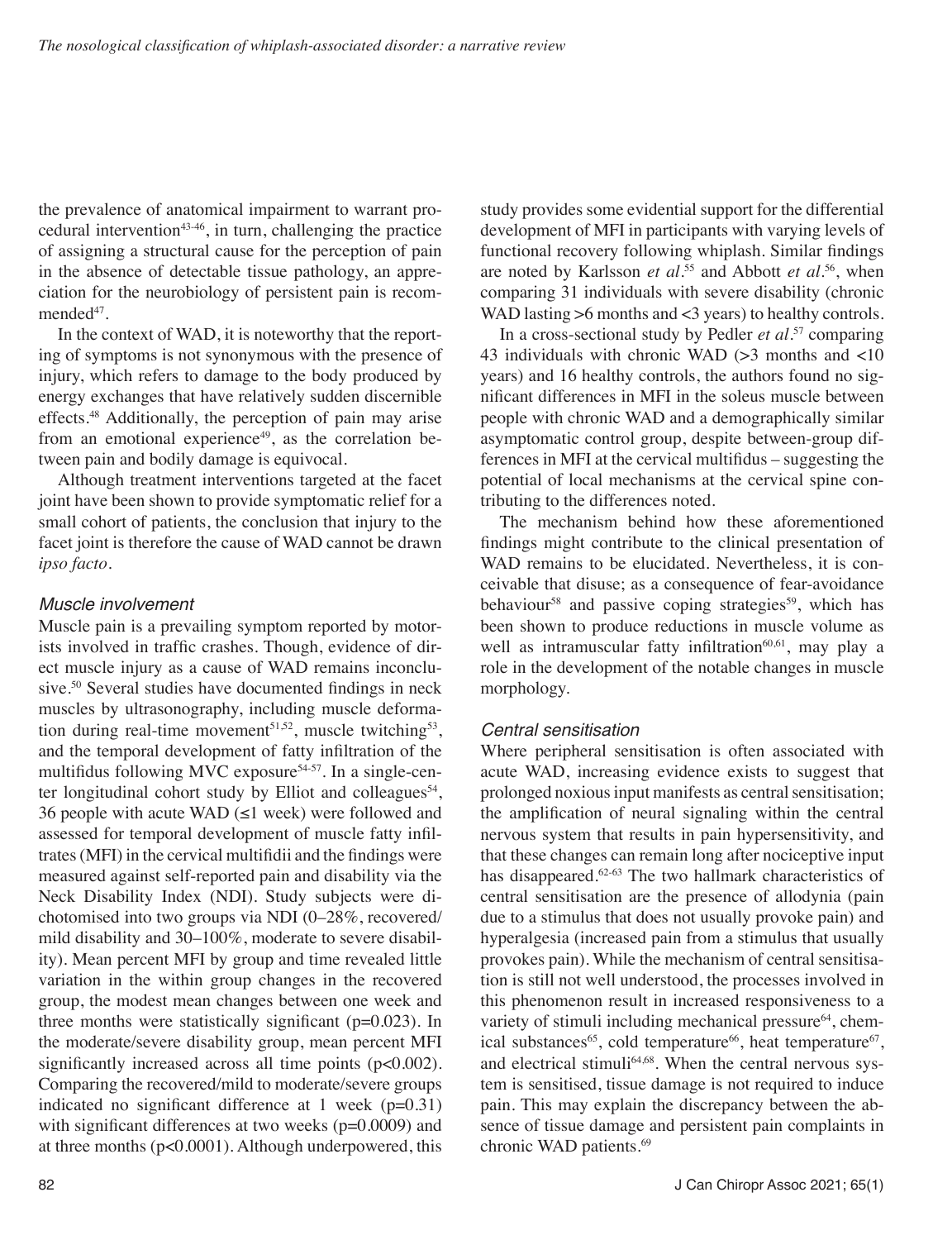It is unclear when the central nervous system starts sensitising and when general widespread hypersensitivity appears. Four studies suggest that central sensitisation occurs three to six months after the initial onset of WAD.<sup>66,70-72</sup> At the same time, it is important to recognize that the chronic WAD population is heterogeneous and that central sensitisation is not present in all WAD patients.73

As it relates to alterations in structural brain morphology, one study examining structural abnormalities shortly after MVC exposure (within two days), found no signs of edema or lesion in the acute WAD group when compared with healthy controls, nor could a prediction of symptom development be made.74 Obermann *et al*. 75 conducted a cross-sectional case-control study that performed voxelbased morphometry in WAD patients with post-traumatic headache and neck pain within 14 days of MVC exposure. The authors found no structural brain alterations in the acute phase (initial 14 days). However, in those patients that developed chronic headache lasting longer than three months, decreased grey matter volume in the anterior cingulate cortex (ACC) and dorsolateral prefrontal cortex (DLPFC) was observed, and resolved after one year – coinciding with the cessation of headache symptoms. Another study analyzing the ventricle-brain ratio (VBR), found no difference in VBR between patients with chronic WAD and healthy controls.76

As it relates to alterations in brain function, a cross-sectional case-control study conducted by Freitag *et al*. 77 examining 17 subjects; five symptomatic chronic WAD patients (duration 14 to 34 months), five asymptomatic WAD patients, and seven healthy volunteers, all with no evidence of structural brain damage, confirmed by  $T_2$ -weighted magnetic resonance imaging (MRI), found that chronic WAD patients showed a significantly decreased performance in psychophysical tasks of coherent motion detection and corresponding functional MRI (fMRI) activation in the middle temporal (MT) and middle superior temporal (MST) regions of the brain, which are known to be important cortical sites of visual motion processing, compared to asymptomatic patients and healthy volunteers. Linnman *et al*. 78 aimed to explore whether Neurokinin 1-receptor (NK1R) availability is altered in chronic pain patients as compared to healthy controls, and whether changes in NK1R expression are related to behavioural aspects of chronic pain.

The NK1R is a member of the tachykinin receptor

family that preferentially binds to Substance P (SP); the neuropeptide that regulates affective behaviour, emesis, and nociception<sup>79</sup>, and both NK1 and SP have been implicated in locomotive activity $80$  and in pain processing $81$ .

The authors found a decrease of NK1R availability in chronic WAD patients, and observed a negative correlation between kinesiophobia and NK1R availability per patient scores on the self-reported Tampa Scale for Kinesiophobia (TSK) Questionnaire. That is to say, patients found to have decreased NK1R density also had higher TSK scores; reflecting increased pain-related fear and avoidance behaviour.

Five studies examined alterations in brain perfusion/ metabolism through single-photon emission tomography (SPECT) and positron emission tomography (PET) imaging82-86, of which, only Radanov *et al*. 82 found no indication for changes of brain perfusion. Sundström *et al*. 83 demonstrated that patients with chronic idiopathic neck pain showed decreased regional cerebral blood flow (rCBF) compared to healthy controls, which was most obvious in the parahippocampal and temporal regions, and the cerebellum. However, no such alterations could be observed in patients suffering from chronic WAD compared with healthy controls. Linnman *et al*. 84 found alterations in the left and right parahippocampal gyrus, left lingual gyrus, left and right posterior cingulate gyrus, right caudate nucleus and right pulvinar nucleus of the thalamus in chronic WAD patients. Bakhtadze *et al*. 85 found decreased perfusion of the parietal and frontal regions in patients with moderate to severe chronic idiopathic neck pain symptoms when compared to patients with only mild symptoms. Lastly, Lorberboym *et al*. 86 found regional CNS perfusion abnormalities by SPECT in 13/20 chronic WAD patients (range six months to five years).

However, these abnormalities were not equal for all patients. In 8 patients, perfusion abnormalities were observed in the temporal lobes, in three patients in the occipital lobes, in two patients in the frontal lobes, and another two patients in the basal ganglia.

Therefore, while some evidence exists demonstrating alterations in brain structure, function, perfusion and metabolism in individuals with chronic neck pain, the nature and location of these alterations is not entirely clear. Contradictory findings also exist, suggesting that multiple mechanisms may be responsible for the brain's neuroplasticity associated with the perception of pain.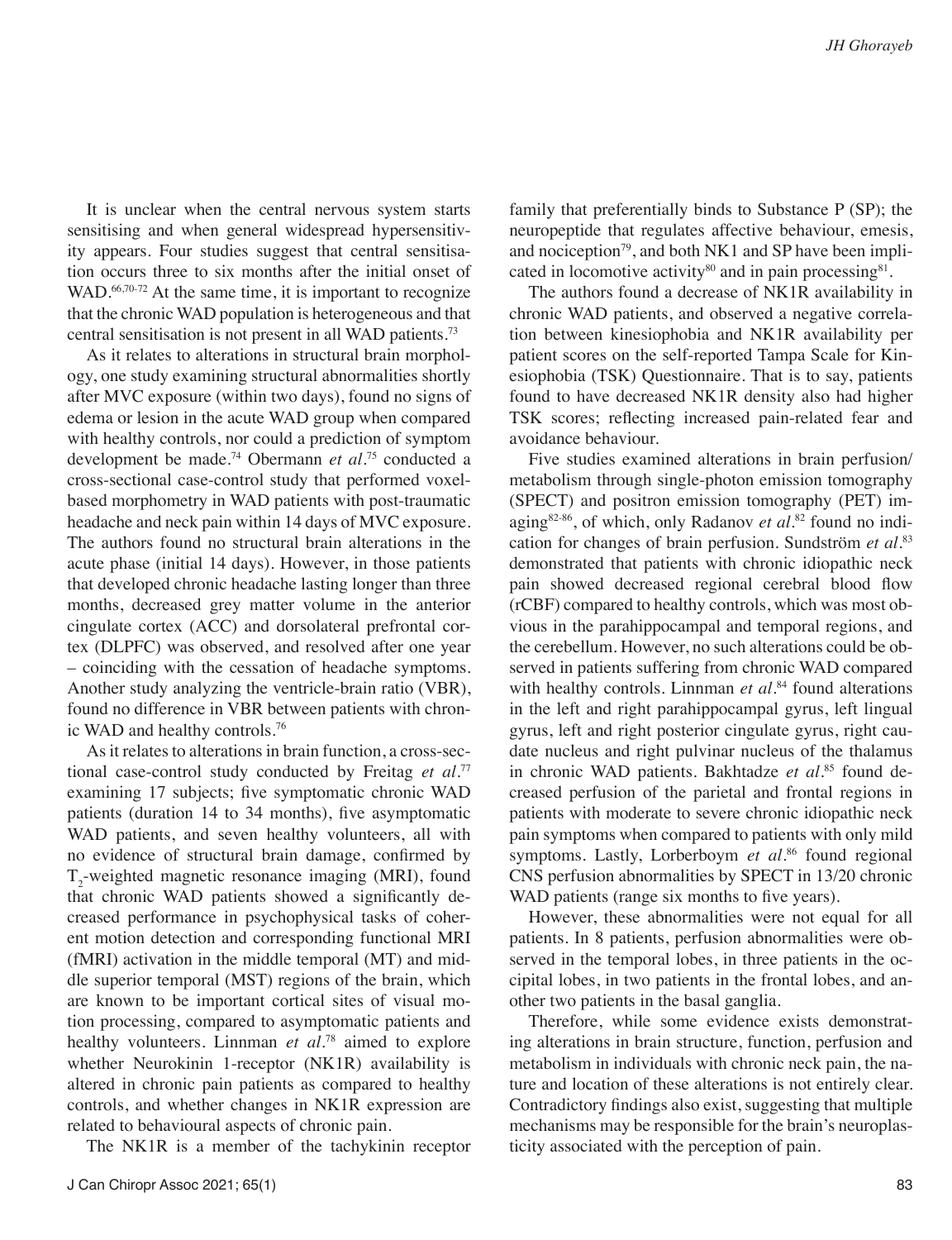## The patient's psychological state

WAD patients may experience considerable psychological strain. In a meta-analysis of 24 studies, involving 4502 patients, elevated psychological distress was associated with WAD with a large effect size (Cohen's  $d = 0.90$ ); appreciably larger than that observed amongst patients with spinal cord injuries ( $d = 0.69$ ) or mild to moderate traumatic brain injury ( $d = 0.23$ ).<sup>87</sup> Moreover, evidence exists suggesting that patients with persistent WAD are more likely to have had a pre-MVC history of psychiatric morbidity.88

Pain catastrophising; a person's "tendency to magnify the threat value of pain stimulus and to feel helpless in the context of pain, and by a relative inability to inhibit pain*-*related thoughts in anticipation of, during or following a painful encounter,"89 has been linked with poorer clinical outcomes in WAD patients<sup>90-95</sup>.

Extensive research has also been published on the impact of patient expectations with respect to recovery from WAD.<sup>96-106</sup> Throughout these studies, the expectations most commonly studied were expectation of pain resolution and expectation of return to work; and in each study, patients' initial expectations of recovery were outcome-predictive.96-100,103,106 In one cohort study involving 6015 adults with WAD, those who expected to recover, recovered at more than three times the pace of those who did not anticipate recovery.<sup>99</sup> In another study, expectation of recovery was found to predict resumption of not just work, but also routine engagement in activities.<sup>104</sup> Expectation of recovery has also been shown to serve as a mediator of pain catastrophising and fear of movement.<sup>97</sup>

Consequently, possessing higher levels of self-efficacy has been shown to be associated with enhanced physical functioning and health status, and lower pain intensity, perceived disability, depressive symptoms and fatigue in individuals with chronic musculoskeletal pain.<sup>107</sup>

# *The impact of compensation*

The legal concept of pain and suffering emerged from the origins of civil tort law in early England, and Western society has long recognized that compensation for a loss caused by another is an acceptable effort to make one whole.<sup>108</sup> Yet, it is hypothesised that observing WAD as a compensable phenomenon may result in worse health outcomes.109 This understanding stems from the belief that fault-based compensation systems are harmful to health because such systems require individuals to prove poor health and functional decline in an adversarial environment, which, in turn, is thought to negatively affect recovery.110 Moreover, the prospect of financial gain is presumed to motivate some individuals to exaggerate the severity of their symptoms or health status.<sup>111</sup>

These views were corroborated by a population-based study of 7462 road traffic accident claimants, conducted by Cassidy *et al*. 112, that saw a 28% reduction in the incidence of whiplash claims along with a reduction in the median time to close claims by more than 200 days, despite increases in the number of vehicle-damage claims and the number of kilometers driven after the province of Saskatchewan switched to a no-fault insurance system from its previous fault-based system. Similar findings were reported in the state of Victoria, Australia, following the introduction of legislation limiting court actions and compensation for whiplash.113 In keeping with this theme, Cameron *et al*. 114 conducted an interrupted time series to assess whether a change in legislation improved health status and quality of life for people with whiplash in New South Wales, Australia. The authors compared three independent groups at baseline (after injury and lodgement of the insurance claim) and two years later. The first group included whiplash claimants who were involved in a motor vehicle crash in the period July to September 1999, before the legislative change. The second group included whiplash claimants who were exposed to MVC during the period July to December 2001, approximately two years after the legislative change. The third group included whiplash claimants who were exposed to MVC between July 2003 and March 2004. Adjusted analysis for the three groups to control for additional factors such as age or gender, and other possible confounders revealed recovery rates of 37%, 52% and 49% in groups 1, 2, and 3, respectively. Reductions in pain intensity were also significantly improved ( $p = 0.03$ ) in groups 2 and 3 compared to group 1, as were improvements in physical component scores ( $p =$ 0.001) and health status ( $p = 0.01$ ), measured by SF-36 – demonstrating that health outcomes for people with whiplash were substantially improved after legislative change that restricted access to compensation for noneconomic loss, introduced clinical guidelines for the management of whiplash and provided earlier acceptance of compensation claims and greater provision of early treatment.

The notion that regional sociocultural factors may in-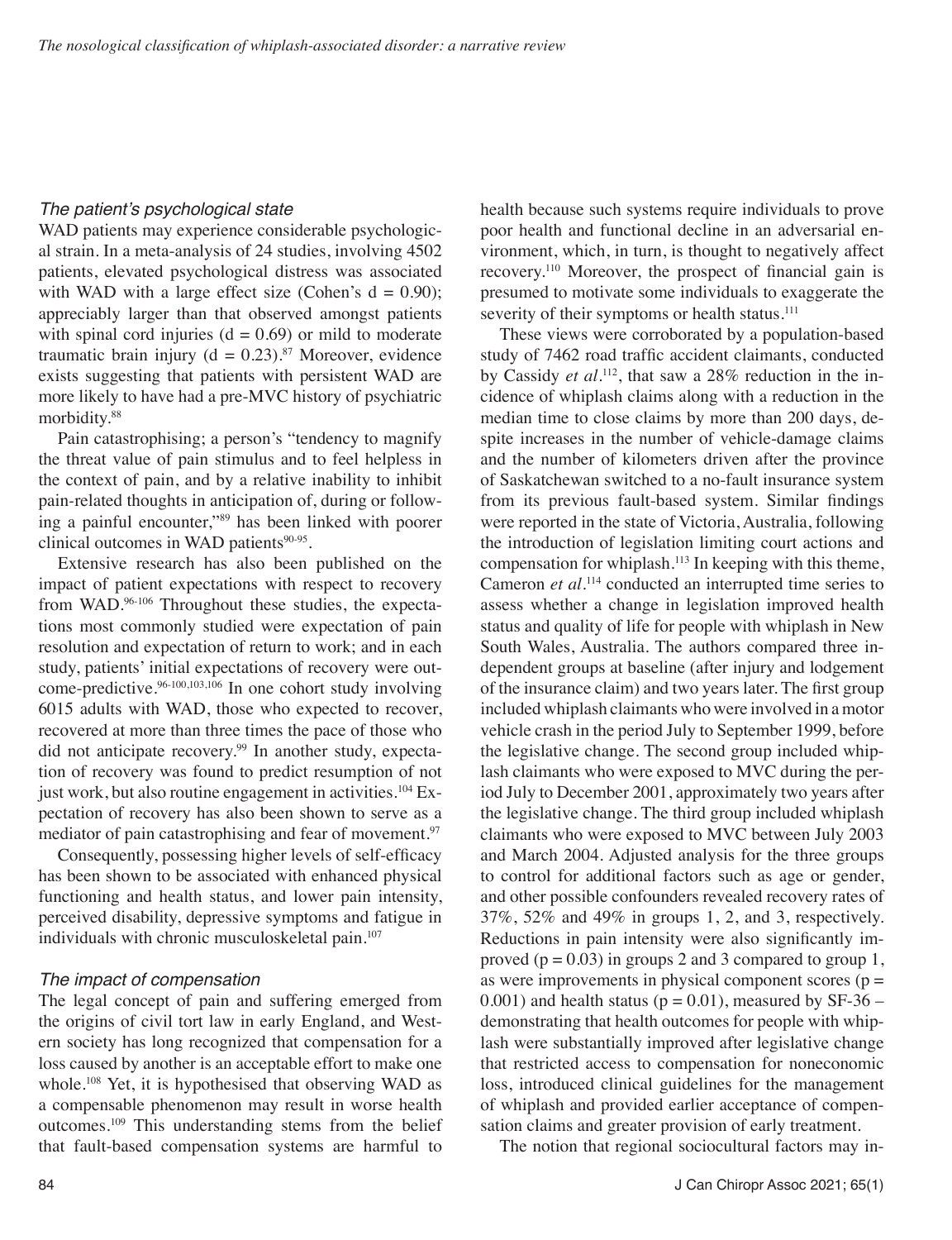fluence patterns of behaviour led Schrader and colleagues to study the natural evolution of WAD in Lithuania; a country where, at the time, most drivers did not have personal injury insurance, and with little public awareness, even among Lithuanian doctors, about whiplash and its potential to cause disability.115 The authors conducted a retrospective questionnaire-based cohort study of 202 individuals and found that the incidence of chronic neck pain was no higher among individuals involved in MVCs than those in the general population. While recall bias may account for the study findings, the data noted comports with the evidence that individual expectancies; which are not only influenced by one's hardiness, but also through social learning,<sup>116</sup> duly predict outcomes. In a subsequent cohort study of 210 Lithuanian motorists involved in MVCs conducted by Obelieniene and colleagues, the authors found no significant differences between motorists involved in rear end collisions and the control group concerning frequency and intensity of neck pain, and headache symptoms after one year.<sup>117</sup>

Rydman *et al.*118 offer further support for the compensation hypothesis based on a longitudinal cohort study of 144 individuals reporting neck pain after being involved in a motor vehicle collision. The authors noted a higher non-recovery rate among individuals who filed insurance claims  $(73%)$  compared to those who did not  $(51%)$  over a period of two to four years. The authors further noted an overrepresentation of patients with elevated levels of mental distress at the time of the collision that may have influenced their compensation-seeking behaviour.

#### *Other factors*

In addition to the aforementioned negative risk factors associated with poor WAD prognosis, namely; catastrophisation, and compensation and legal factors, some evidence exists to suggest that post-MVC pain and disability<sup>119-125</sup>, and early use of healthcare<sup>121</sup> negatively affect WAD prognosis.

Interestingly, factors identified as not being associated with WAD prognosis include post-MVC MRI or radiologic findings<sup>121,126</sup>, motor dysfunctions<sup>127</sup>, and collision factors; such as the direction of impact, use of seatbelts or headrests, and the speed of the vehicle at the time of im $pact<sup>119,121,122,124</sup>$ . The clinical presentation and prognosis of WAD are also not affected by pre-existing disc degeneration.21 This notion is further supported by a prospective ten-year follow-up study that compared WAD patients and asymptomatic subjects using MRI. The study revealed that progressive decreases in the signal intensity of the intervertebral discs was observed more frequently among WAD patients than the healthy controls, while structural changes in the cervical spine, including posterior disc protrusion, disc space narrowing, and foraminal stenosis, progressed almost equally in both groups. Furthermore, the clinical symptoms observed in both the WAD patients and the healthy controls were not associated with any of the MRI findings. These findings suggest that, although some WAD patients may suffer from long-lasting clinical symptoms, whiplash exposure may not necessarily accelerate the symptomatic structural deterioration of the cervical spine. Instead, the progression of disc degeneration observed in the majority of WAD patients might be attributed to the normal ageing process, similar to the changes seen in the healthy controls.128 Another prospective 11-year follow-up study that compared the incidence and prevalence of Modic changes in the cervical spines of WAD patients compared with healthy controls, found that Modic changes were not related to clinical symptoms. Instead, the development of new Modic changes was significantly associated with age, heavy labour, and preexisting disc degeneration, but not with the details of the MVCs.129

#### **Discussion**

#### *Establishing a causal inference between a trauma mechanism and WAD*

Where a disease denotes a condition characterised by functional impairment, structural change, and the presence of specific signs and symptoms, a disorder is defined by functional impairment without structural change.<sup>130</sup> Consequently, a diagnosis is the informed opinion of a clinician who provides a label to the patient advising them of their condition. A widely accepted definition of causation is that a specific occurrence serves as an antecedent event or condition that was necessary for the development of a specific condition or injury at the moment that it occurred, given that other circumstances are fixed.131 In order to ascertain the nosological classification of WAD, a causal relationship linking MVC exposure to symptom development that comports with detectable evidence of one or more of the aforementioned suggested mechan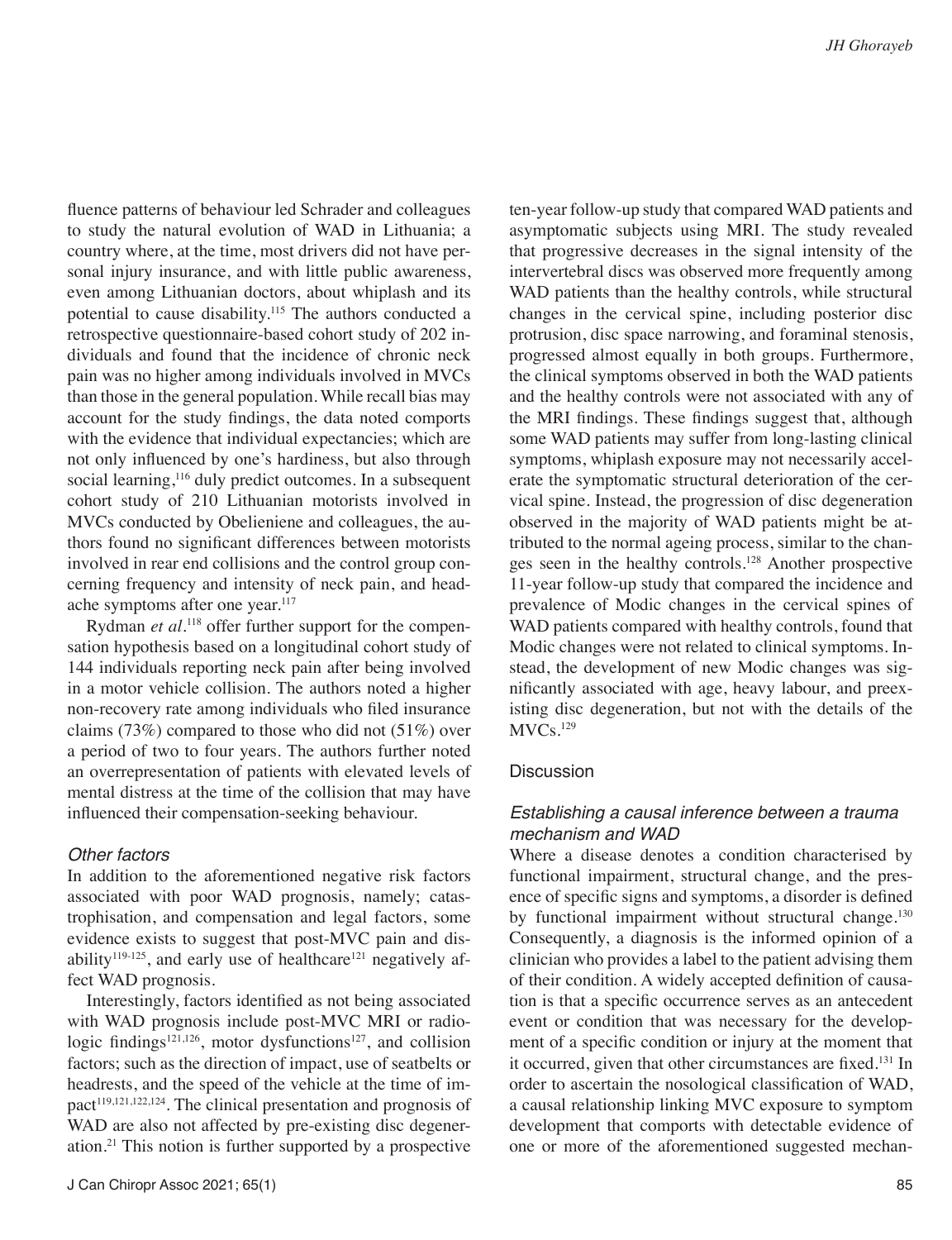isms of WAD development must be constituted. This is achieved through consideration of the nine principles, proposed by Bradford Hill, in determining whether a causal inference is reasonable.<sup>16</sup> The practical application of Hill's criteria is especially useful in determining the credibility of a cause-and-effect relationship in a forensic setting (in individuals evaluated for a legal matter) in order to answer two major forensic questions: "could the exposure have caused the injury or condition outcome in this case?" and "did the exposure cause the injury or condition outcome in this case?"

Herein, the application and interpretation of each of Hill's criteria, as they pertain to the etiology and pathology of WAD, is considered.

*Strength of association* refers to a strong statistical association for causality. Nolet *et al.* conducted a systematic review and meta-analysis to examine the association between MVC-related neck injury and future neck pain compared to the prevalence of neck pain in the general population, and calculated an unadjusted relative risk of future neck pain in the MVC-exposed population with neck injury of 2.3; reflecting a 57% attributable risk.<sup>132</sup> At face value, this finding demonstrates a positive association between MVC-related neck injury and future neck pain. However, the broad operational definition of injury applied by the authors: "self-reported injury, primary care or emergency room physician diagnosed injury or an injury that had been filed with an automobile insurance company"132 raises the risk of overestimating injury incidence. If we were to apply the injury definition provided in this paper, a strong statistical association between MVC exposure and WAD would be less likely.

*Consistency* means that several studies involving various groups of patients produce the same conclusion. WAD has been described among distinct populations with significant differences in its incidence and prevalence.112-116,133,134 There is also considerable variation in the clinical presentation of WAD; owing to a lack of consistency.

**Specificity** refers to the degree to which an exposure derives a particular effect. For example; the most common mechanism of lateral ankle sprain is excessive inversion and internal rotation of the hindfoot while the leg is in external rotation, placing maximal strain on the lateral ankle ligaments.135 Conversely, the descriptive validity of WAD; the degree to which it can be distinguished from other similar conditions as a result of a specific cause, is inadequate.136,137

*Temporality*, described as the obvious principle that cause must precede effect, is perhaps the sole universally agreed upon principle deemed essential for causal inference – where symptom development weeks after a collision would refute causation. At the same time, temporal subsequence does not necessarily imply consequence; as illustrated in an elaborately-designed study by Castro *et al*., where 51 healthy adults underwent a mock collision that resulted in almost 20% of the subjects indicating "whiplash-like" symptoms within three days of exposure.<sup>138</sup> None of the test subjects raised any doubts about having been in a real collision after being exposed to 0.03 *g*-force; equivalent to four to five times less than the force applied when a person takes their first step to initiate walking. Yet, symptoms were reported and attributed to this exposure, which lacked the biomechanical potential to induce injury. In this example, where the timing of symptom development may adhere to the principle of temporality, the development of symptoms in the absence of trauma violates the principles of strength of association, consistency, specificity, biological gradient, biological plausibility, coherence, experiment and analogy.

*Biological gradient* (*dose-response relationship*) – Hill wrote that "if a dose response is seen, it is more likely that the association is causal."16 Meaning that greater exposure should generally lead to an increased incidence of the effect. Some authors suggest that a "limit of harmlessness" in low-velocity collisions (<15km/h) lies between 10-15km/h,<sup>139</sup> whereas Davis argues that although vehicle damage may not occur up until impacts reach speeds of 15km/h, 4km/h impacts can induce physical injury.140 Giannoudis *et al.* conducted a retrospective study of 101 consecutive polytrauma patients at a Level I Trauma Centre, and found that the incidence of whiplash is relatively low (13%) following high-energy trauma; concluding that "there is no dose-response relationship between the magnitude of trauma severity and incidence of whiplash injury."141 In this study, whiplash injury was defined according to the Quebec Task Force guidelines as neck pain, stiffness, or headache following the original inciting event, and trauma severity was defined in the following ways: high-energy trauma; reflecting a fall from a height of more than two metres, high-velocity road traffic accidents; reflecting collisions occurring at speeds great-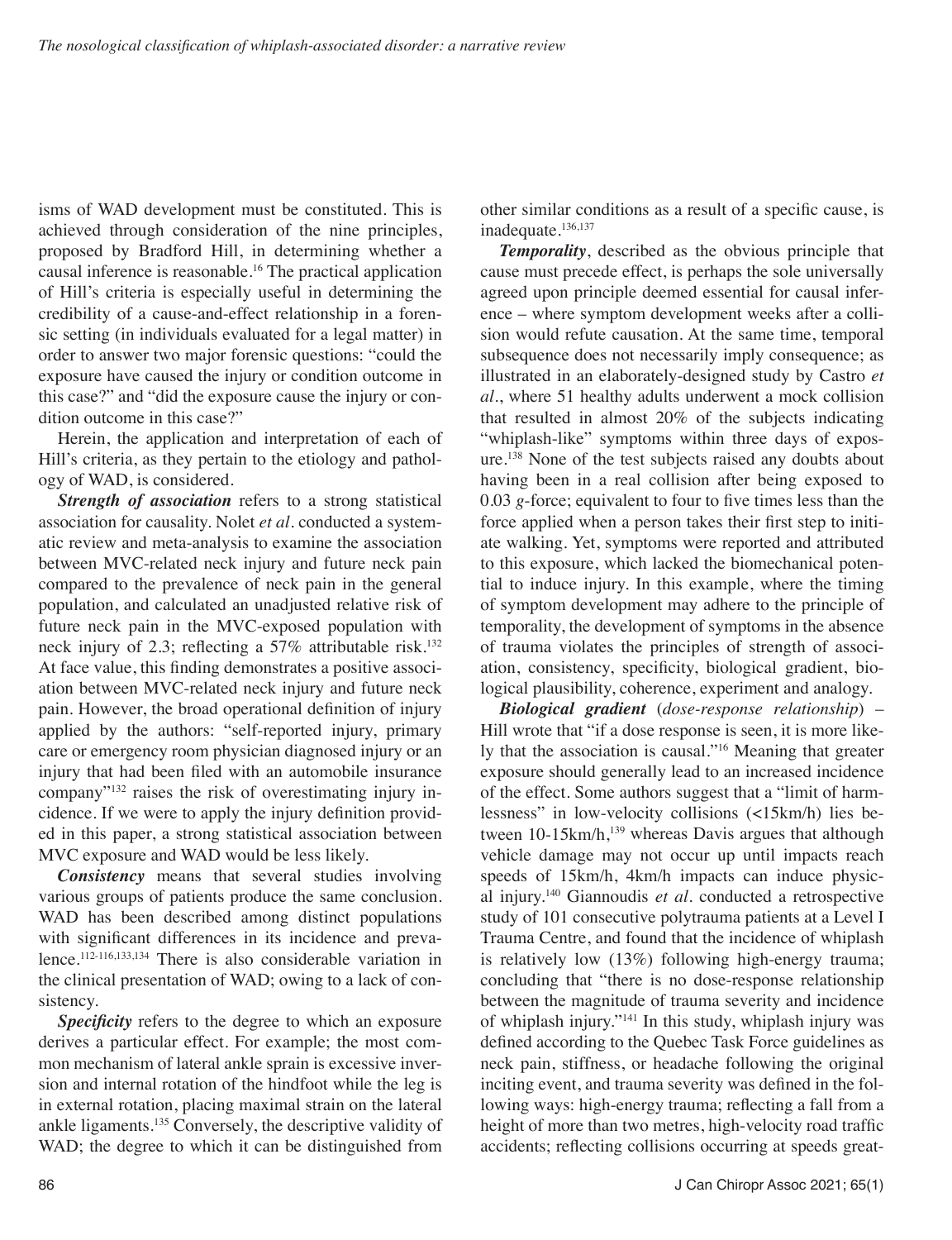J Can Chiropr Assoc 2021; 65(1) 87

er than 30km/h, and an Injury Severity Score (ISS) >16; reflecting major trauma.142,143

*Biological plausibility* means that the association between cause and effect must appear reasonable based on our current biological knowledge. The primary concern regarding WAD pathogenesis is the lack of detectable tissue pathology to substantiate the notion that a traumatic mechanism accounts for the development of post-MVC symptoms. This understanding by no means discounts the patient's pain experience, but rather highlights the impact that psychosocial factors and expectancies associated with WAD can have on symptom chronicity and the patient's perception of disability and recovery.

*Coherence* is viewed as being similar to biological plausibility where "the cause-and-effect interpretation of our data should not seriously conflict with the generally known facts of the natural history and biology of the disease."16 The principle of coherence is not satisfied in the absence of gross, biochemical or histopathological evidence to substantiate a mechanistic construct for the development of WAD.

*Experiment* – Hill explained that evidence drawn from experimental manipulation may lead to the strongest support for causal inference. Implementation of this strategy has been attempted by way of several *in vitro* biomechanical, and *in vivo* animal studies demonstrating collagen fibre disorganisation and/or disruption and hyper-laxity<sup>25-28</sup>, in addition to axonal swelling changes, hyper-excitability, and permanent alterations in neuronal signaling within the spinal cord<sup>29-32</sup>. However, the effects noted are generally imperceptible in live humans, negating this principle's utility in drawing a cause-and-effect relationship.

*Analogy* has been interpreted to mean that when one causal agent is known, the standards of evidence are lowered for a second causal agent that is similar in some way.<sup>144</sup> The cause-and-effect relationship between a trauma mechanism and the development of WAD is generally rejected, as this phenomenon violates the common traumatological and wound healing principles that inform our current understanding of hard and soft tissue injuries.145-147 In application; if we once again consider lateral ankle sprain – the primary tissue injury (anterior talofibular ligament and/or sometimes the calcaneofibular ligament) is easily detectable, the mechanism of injury is well-defined, there is a clear pathomechanical im-

pairment associated with the condition, and a significant improvement in mechanical stability is realised for the majority of individuals within a timeline that comports with the normative processes of wound healing.<sup>148</sup> If we attempt to infer a trauma mechanism for the development of WAD, and predict its prognosis using this principle of analogy, we fall short given our inability to 1) detect structural tissue damage and 2) correlate the persistence of symptoms with a narrative that supports the notion that physical injury accounts for the patient's condition. This line of reasoning is further corroborated by the findings noted in a retrospective survey investigating the occurrence of acute and chronic neck pain in demolition derby drivers. Of the 40 derby drivers surveyed, reporting exposure to a median of 1632 lifetime collisions, with mean and maximum collision speeds of 41.6 km/h and 72 km/h, respectively, only two reported their worst post-participation neck pain lasting more than three months, and for one it lasted more than a year. For the majority, the worst neck pain event lasted less than 21 days.<sup>149</sup> These findings suggest that motivational differences between derby drivers and people sustaining whiplash injuries in the general population may account for outcome differences. While this study is at risk of both recall and selection bias, as a group, the derbyists demonstrated that they were less likely to succumb to perceptions of victimhood or illness behaviour and symptom amplification – characteristics known to prolong recovery. Habituation; a form of nonassociative learning that refers to any decrease in innate responsiveness to a repeated stimulus, may also play a role in the derbyists responses to collision exposures.150,151

To this end, establishing a distinct cause-and-effect relationship between a trauma mechanism and the development of WAD via the aforementioned framework is untenable. As WAD is a disorder that is diagnosed clinically following a patient's report of symptoms that are commonly attributed to the temporality of MVC exposure in the absence of detectable tissue pathology, it may then be viewed, primarily, as a social construct that is significantly impacted by psychosocial factors, which may amplify otherwise benign bodily symptoms, or transform the possibility of a minor injury into one that is viewed as serious – in turn generating anxiety that sets in motion the phenomenon of symptom expectation and self-imposed functional disability. Those who may reject this inference might employ the *ad ignorantiam* argument by retorting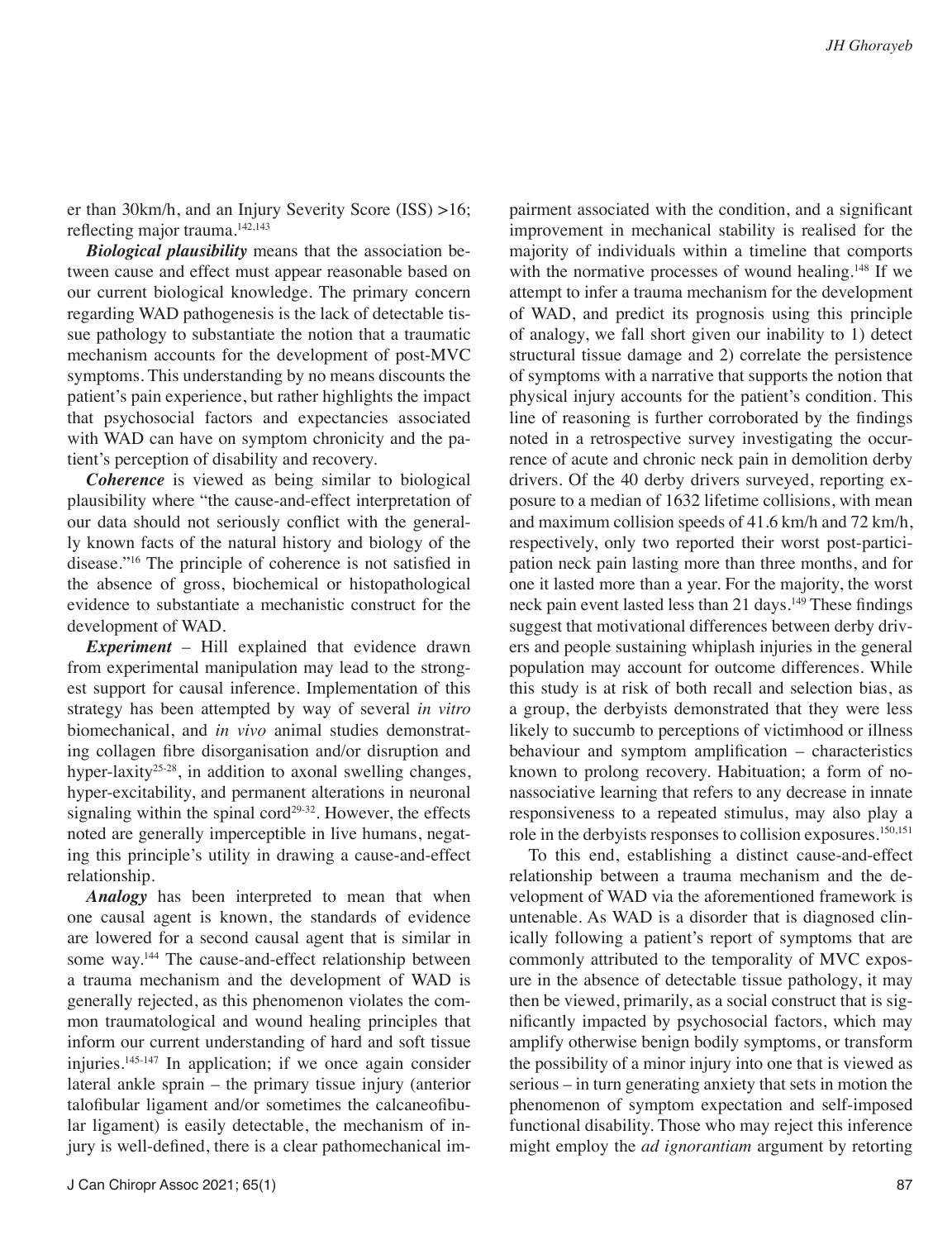with the popular aphorism: "absence of evidence is not evidence of absence". While there is some truth to this statement, absence of evidence may constitute evidence of absence when negative evidence has probative value to support a particular hypothesis over another, to the extent that negative evidence is more likely to draw a scientifically sound conclusion under the favoured hypothesis than under the alternative hypothesis.<sup>152</sup>

# *Limitations*

Although a comprehensive summary regarding the evidence underlying the most commonly theorised biological and psychosocial mechanisms of WAD pathogenesis was attempted, a primary limitation of this review includes finite access to data, hence the use of a single search database. The author is also cognisant that employing a narrow string of search terms may have unintentionally missed other published research studies pertaining to some aspect of WAD pathology.

# **Conclusion**

A definitive etiopathological pathway displaying a causal relationship between MVC exposure and WAD development remains to be elucidated. While the face validity of WAD is good; as both clinicians and patients recognise the condition, the evidence supporting the various purported constructs suggesting a causal link between a trauma mechanism and the development of symptoms is inadequate. In the absence of a defined injury mechanism, a sophisticated understanding of the interconnected nature of biological, psychological, and social states and processes involved in the perception of pain is recommended. Therefore, future research is required to develop a better understanding of how to enhance individuals' expectations and abilities to adapt and self-manage in the face of physical, emotional, and social challenges, as this appears to significantly impact recovery.

# References<br>1 Holm L

- 1. Holm L, Carroll L, Cassidy JD, Hogg-Johnson S, Côté P, Guzman J, Peloso P, Nordin M, Hurwitz E, van der Velde G, Carragee E, Haldeman S. The burden and determinants of neck pain in whiplash-associated disorders after traffic collisions: results of the Bone and Joint Decade 2000-2010 Task Force on Neck Pain and Its Associated Disorders. Spine*.* 2008; 33: 52-59.
- 2. Evans RW. Persistent post-traumatic headache, postconcussion syndrome, and whiplash injuries: the

evidence for a non-traumatic basis with an historical review. Headache. 2010; 50(4):716-724.

- 3. Crowe H. A new diagnostic sign in neck injuries. Calif Med. 1964; 100: 12-13.
- 4. Spitzer WO, Skovron ML, Salmi LR, Cassidy JD, Duranceau J, Suissa S, Zeiss E. Scientific monograph of the Quebec Task Force on Whiplash-Associated Disorders: redefining "whiplash" and its management. Spine. 1995;20(8 Suppl):1S-7S.
- 5. Hincapie CA, Cassidy JD, Côté P, Carroll LJ, Guzman J. Whiplash injury is more than neck pain: a populationbased study of pain localization after traffic injury. J Occup Environ Med. 2010;52(4): 434-440.
- 6. Van Goethem, JW, Biltjes IG, van den Hauwe L, Parizel PM, De Schepper AM. Whiplash injuries: Is there a role for imaging? Eur J Radiol. 1996;22(1): 30-37.
- 7. Panjabi MM, Cholewicki J, Nibu K, Grauer J, Vahldiek M. Capsular ligament stretches during in vitro whiplash simulations. J Spinal Disord. 1998;11: 227–232.
- 8. Winkelstein BA, Nightingale RW, Richardson WJ, Myers BS. The cervical facet capsule and its role in whiplash injury: a biomechanical investigation. Spine. 2000;25: 1238-1246.
- 9. Panjabi MM, Ito S, Pearson AM, Ivancic PC. Injury mechanisms of the cervical intervertebral disc during simulated whiplash. Spine. 2004;29(11):1217-1225.
- 10. Ivancic P, Pearson AM, Panjabi MM, Ito S. Injury of the anterior longitudinal ligament during whiplash simulation. Eur Spine J. 2004;13(1):61-68.
- 11. Hernández IA, Fyfe KR, Heo G, Major PW. The role of sternocleidomastoid muscle in simulated low velocity rear-end impacts. Euro Spine J. 2006;15(6):876-885.
- 12. Sterling M. Differential development of sensory hypersensitivity and a measure of spinal cord hyperexcitability following whiplash injury. Pain. 2010;150(3):501-506.
- 13. Buitenhuis J, de Jong PJ, Jaspers JP, Groothoff JW. Catastrophizing and causal beliefs in whiplash. Spine. 2008;33(22):2427-2433.
- 14. Richter M, Ferrari R, Otte D*,* Kuensebeck HW, Blauth M, Krettek C*.* Correlation of clinical findings, collision parameters, and psychological factors in the outcome of whiplash associated disorders. J Neurol Neurosurg Psychiatry. 2004;75: 758-764.
- 15. Stovner L. The nosologic status of the whiplash syndrome: a critic review based on a methodological approach. Spine. 1996;21(23):2735-2746.
- 16. Hill AB. The environment and disease: association and causation. Proc R Soc Med. 1965; 58: 295–300.
- 17. Höfler M. The Bradford Hill considerations on causality: a counterfactual perspective. Emerg Themes Epidemiol. 2005; 2:11.
- 18. Schünemann H, Hill S, Guyatt G*,* Akl, EA, Ahmed F. The GRADE approach and Bradford Hill's criteria for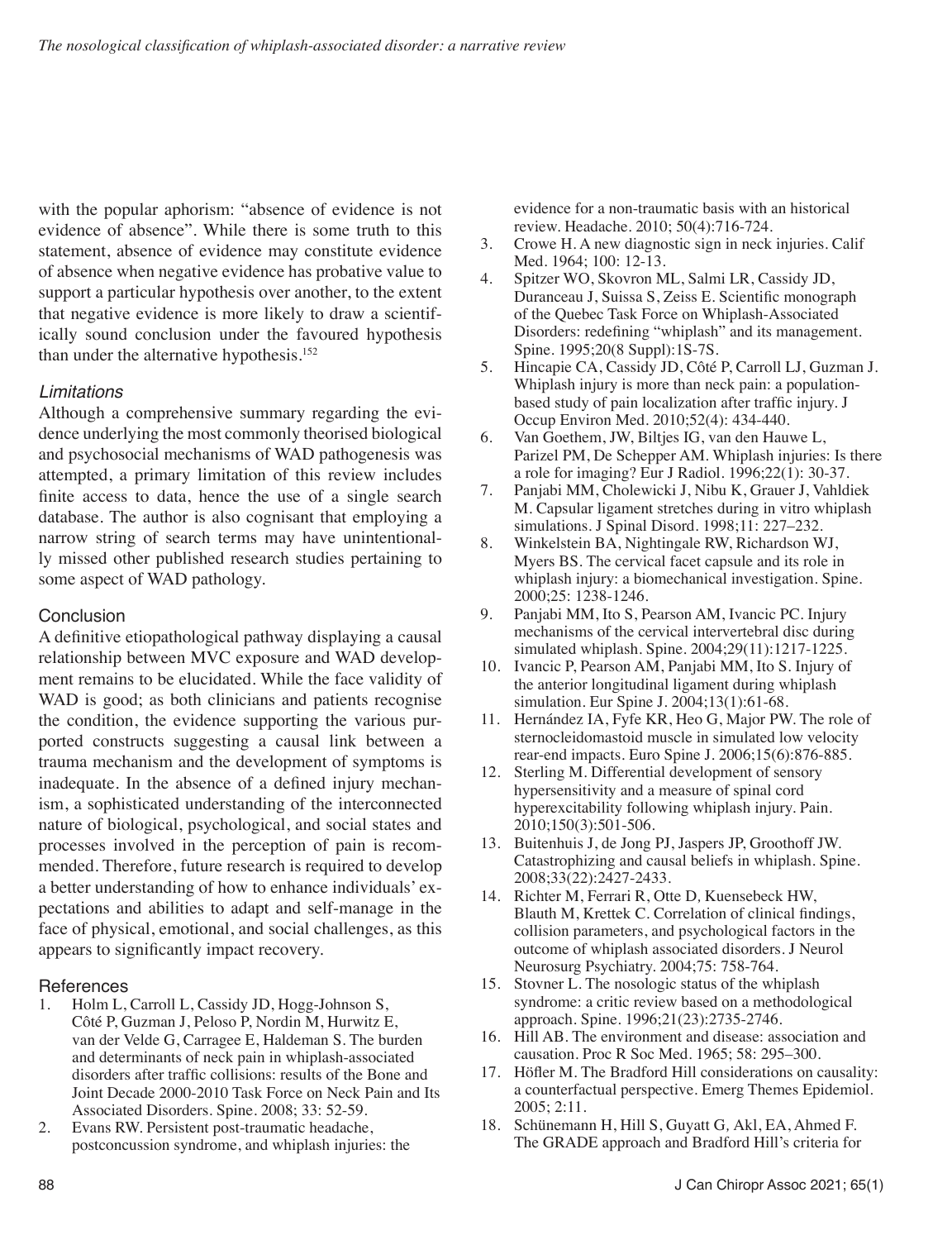causation. J Epidemiol Commun Health. 2 011;65:392- 395.

- 19. Howick J, Glasziou P, Aronson JK. The evolution of evidence hierarchies: what can Bradford Hill's 'guidelines for causation' contribute? JRSM. 2009;102(5):186–194.
- 20. Daimon K, Fujiwaa H, Nishiwaki Y, Okada E, Nojiri K, Shimizu K, Ishihama H, Fujita N, Ichihara D, Tsuji T, Nakamura M, Matsumoto M, Watanabe K. A 20-year prospective longitudinal MRI study on cervical spine after whiplash injury: Follow-up of a cross-sectional study. J Orthop Sci. 2019;24(4):579-583.
- 21. Chung NS, Jeon CH, Lee YS, Park JH, Lee HD. Is preexisting cervical disk degeneration a prognostic factor in whiplash-associated disorders? Clin Spine Surg. 2017;30(9):1251-1255.
- 22. Ichihara D, Okada E, Chiba K, Toyama Y, Fujiwara H, Momoshima S, Nishiwaki Y, Hashimoto T, Ogawa J, Watanabe M, Takahata T, Matsumoto M. Longitudinal magnetic resonance imaging study on whiplash injury patients: minimum 10-year follow-up. J Orthop Sci. 2009;14(5): 602-610.
- 23. Vetti N, Kråkenes J, Eide GE, Rørvik J, Gilhus NE, Espeland A. Are MRI high-signal changes of alar and transverse ligaments in acute whiplash injury related to outcome? BMC Musculoskelet Disord. 2010;11(11): 260-267.
- 24. Vetti N, Kråkenes J, Eide GE, Rørvik J, Gilhus NE, Espeland A. MRI of the alar and transverse ligaments in whiplash-associated disorders (WAD) grades 1-2: high-signal changes by age, gender, event and time since trauma. Neuroradiology. 2009;51(4):227-2235.
- 25. Ivancic PC, Ito S, Tominaga Y, Rubin W, Coe MP, Ndu AB, Carlson EJ, Panjabi MM. Whiplash causes increased laxity of cervical capsular ligament. Clin Biomech. 2008; 23(2):159-165.
- 26. Steilen D, Hauser R, Woldin B, Sawyer S. Chronic neck pain: making the connection between capsular ligament laxity and cervical instability. Open Orthop J. 2014; 8:326-345.
- 27. Quinn KP, Bauman JA, Crosby ND, Winkelstein BA. Anomalous fiber realignment during tensile loading of the rat facet capsular ligament identifies mechanically induced damage and physiological dysfunction. J Biomech. 2010; 43(10):1870-1875.
- 28. Quinn KP, Lee KE, Ahaghotu CC, Winkelstein BA. Structural changes in the cervical facet capsular ligament: potential contributions to pain following subfailure loading. Stapp Car Crash J. 2007; 51:169-187.
- 29. Dong L, Odeleye AO, Jordan-Sciutto KL, Winkelstein BA. Painful facet joint injury induces neuronal stress activation in the DRG: implications for cellular mechanisms of pain. Neurosci Lett. 2008; 443(2):90-94.
- 30. Kallakuri S, Singh A, Lu Y, Chen C, Patwardhan A, Cavanaugh JM. Tensile stretching of cervical facet joint capsule and related axonal changes. Eur Spine J. 2008; 17(4):556-563.
- 31. Lu Y, Chen C, Kallakuri S, Patwardhan A, Cavanaugh JM. Neural response of cervical facet joint capsule to stretch: a study of whiplash pain mechanism. Stapp Car Crash J. 2005; 49:49-65.
- 32. Quinn KP, Dong L, Golder FJ, Winkelstein BA. Neuronal hyperexcitability in the dorsal horn after painful facet joint injury. Pain. 2010; 151(2):414-421.
- 33. Lord SM, Barnsley L, Wallis BJ, Bogduk N. Third occipital nerve headache: a prevalence study. J Neurol Neurosurg Psychiatry. 1994; 57(10):1187-1190.
- 34. Barnsley L, Lord SM, Wallis BJ, Bogduk N. The prevalence of chronic cervical zygapophysial joint pain after whiplash. Spine. 1995; 20(1):20-26.
- 35. Lord SM, Barnsley L, Wallis BJ, Bogduk N. Chronic cervical zygapophysial joint pain after whiplash. A placebo-controlled prevalence study. Spine. 1996; 21(15):1737-1745.
- 36. Lord SM, Barnsley L, Wallis BJ, McDonald GJ, Bogduk N. Percutaneous radio-frequency neurotomy for chronic cervical zygapophyseal-joint pain. N Engl J Med. 1996; 335(23): 1721-1726.
- 37. Lord SM, Barnsley L, Bogduk N. Percutaneous radiofrequency neurotomy in the treatment of cervical zygapophysial joint pain: a caution. Neurosurg. 1995;36: 732-739.
- 38. McDonald GJ, Lord SM, Bogduk N. Long-term followup of patients treated with cervical radiofrequency neurotomy for chronic neck pain. Neurosurg. 1999; 45(1): 61-68.
- 39. Govind J, King W, Bailey B, Bogduk N. Radiofrequency neurotomy for the treatment of third occipital headache. J Neurol Neurosurg Psychiatry. 2003; 74(1):88-93.
- 40. Barnsley L. Percutaneous radiofrequency neurotomy for chronic neck pain: outcomes in a series of consecutive patients. Pain Med. 2005; 6(4):282-286.
- 41. Smith AD, Jull G, Schneider G, Frizzell B, Hooper RA, Dunne-Proctor R, Sterling M. Cervical radiofrequency neurotomy reduces psychological features in individuals with chronic whiplash symptoms. Pain Phys. 2014;17(3):265-274.
- 42. Boswell MV, Manchikanti L, Kaye AD, Bakshi S, Gharibo CG, Gupta S, Jha S, Nampiaparampil DE, Simopoulos TT, Hirsch JA. A best-evidence systematic appraisal of the diagnostic accuracy and utility of facet (zygapophysial) joint injections in chronic spinal pain. Pain Phys. 2015;18: E497-E533.
- 43. Gellhorn AC, Katz JN, Suri P. Osteoarthritis of the spine: the facet joints. Nat Rev Rheumatol. 2012;9(4): 216-224.
- 44. Kim JH, Sharon A, Cho, W, Emam M, Hagen M, Kim SY. The prevalence of asymptomatic cervical and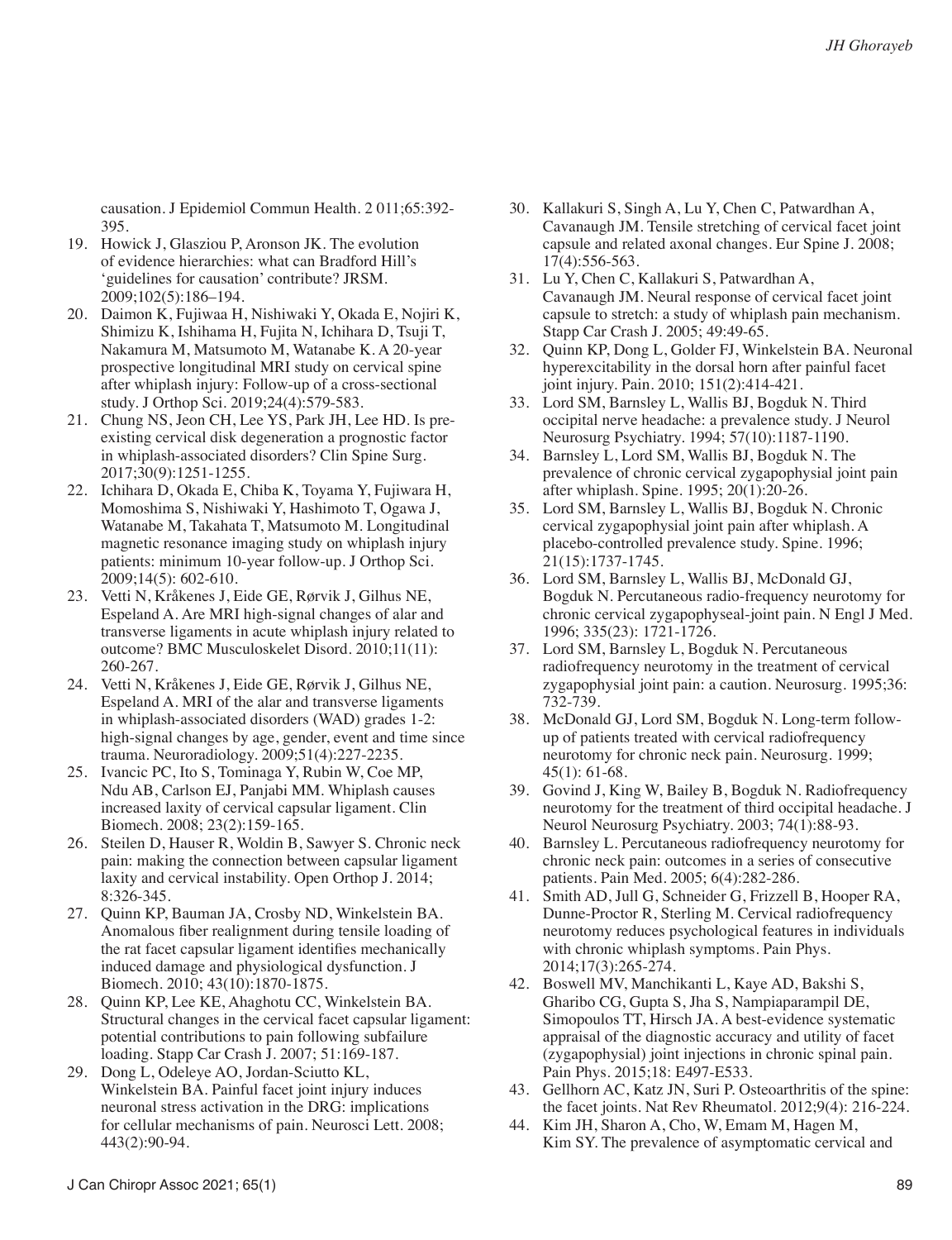lumbar facet arthropathy: a computed tomography study. Asian Spine J. 2019;13(3): 417-422.

- 45. Manchikanti L, Manchikanti KN, Cash KA, Singh V, Giordano J. Age-related prevalence of facet-joint involvement in chronic neck and low back pain. Pain Phys. 2008;11: 67-75.
- 46. Huygen F, Kallewaard JW, Tulder M, Van Boxem K, Vissers K, Kleef M, Van Zundert J. "Evidence-Based Interventional Pain Medicine According to Clinical Diagnoses": update 2018. Pain Practice. 2019:19(6):664- 675.
- 47. Fenton BW, Shih E, Zolton J. The neurobiology of pain perception in normal and persistent pain. Pain Manag. 2015;5(4):297-317.
- 48. Robertson LS. Injury epidemiology.3rd. ed. New York: Oxford University Press, 2007:9.
- 49. Lumley MA, Cohen JL, Borszcz GS, Cano A, Radcliffe AM, Porter LS, Schubiner H, Keefe FJ. Pain and emotion: a biopsychosocial review of recent research. J Clin Psychol. 2011; 67(9): 942–968.
- 50. Scott S, Sanderson PL. Whiplash: a biochemical study of muscle injury. Eur Spine J. 2002; 11(4):389-92.
- 51. Peolsson A, Peterson G, Trygg J, Nilsson D. Multivariate analysis of ultrasound-recorded dorsal strain sequences: Investigation of dynamic neck extensions in women with chronic whiplash associated disorders. Sci Rep. 2016; 6: 1-11.
- 52. Peterson G, Nilsson D, Trygg J, Falla D, Dedering A, Wallman T, Peolsson A. Novel insights into the interplay between ventral neck muscles in individuals with whiplash-associated disorders. Sci Rep. 2015; 5: 1-13.
- 53. Farron J, Varghese T, Thelen DG. Measurement of tendon strain during muscle twitch contractions using ultrasound elastography. IEEE Trans Ultrason Ferroelectr Freq Control. 2009; 56(1): 27-35.
- 54. Elliott JM, Courtney DM, Rademaker A, Pinto D, Sterling MM, Parish TB. The rapid and progressive degeneration of the cervical multifidus in whiplash: an MRI study of fatty infiltration. Spine. 2015; 40(12): 694-700.
- 55. Karlsson A, Leinhard OD, Åslund U, West J, Romu T, Smedby Ö, Zsigmond P, Peolsson A. An investigation of fat infiltration of the multifidus muscle in patients with severe neck symptoms associated with chronic whiplashassociated disorder. J Orthop Sports Phys Ther. 2016; 46(10):886-893.
- 56. Abbott R, Peolsson A, West J, Elliott JM, Åslund U, Karlsson A, Leinhard OD. The qualitative grading of muscle fat infiltration in whiplash using fat and water magnetic resonance imaging. Spine J. 2018; 18(5):717- 725.
- 57. Pedler A, McMahon K, Galloway G, Durbridge G, Sterling M. Intramuscular fat is present in cervical multifidus but not soleus in patients with chronic whiplash associated disorders. PLoS One. 2018;13(5): 1-10.
- 58. Vlaeyen, J, Linton S. Fear-avoidance model of chronic musculoskeletal pain: 12 years on. Pain. 2012; 153(6): 1144-1147.
- 59. Carroll LJ, Ferrari R, Cassidy JD, Côté P. Coping and recovery in whiplash-associated disorders: early use of passive coping strategies is associated with slower recovery of neck pain and pain-related disability. Clin J Pain. 2014;30(1): 1-8.
- 60. Manini TM, Clark BC, Nalls MA, Goodpaster BH, Ploutz-Snyder LL, Harris TB. Reduced physical activity increases intermuscular adipose tissue in healthy young adults. Am J Clin Nutr. 2007*;* 85(2): 377–384.
- 61. Clark BC. In Vivo Alterations in skeletal muscle form and function after disuse atrophy. Med Sci Sports Exerc. 2009;41(10):1869-1875.
- 62. Woolf CJ. Evidence for a central component of postinjury pain hypersensitivity. Nature. 1983;306: 686–688.
- 63. Woolf CJ. Central sensitization: implications for the diagnosis and treatment of pain. Pain. 2011;152: 1-31.
- 64. Desmeules JA, Cedraschi C, Rapiti E, Baumgartner E, Finckh A, Cohen P, Dayer, P, Vischer TL. Neurophysiologic evidence for a central sensitization in patients with fibromyalgia. Arthritis Rheum. 2003; 48(5), 1420–1429.
- 65. Morris VH, Cruwys SC, Kidd BL. Characterisation of capsaicin-induced mechanical hyperalgesia as a marker for altered nociceptive processing in patients with rheumatoid arthritis. Pain. 1997;71: 179–186.
- 66. Kasch H, Qerama E, Bach FW, Jensen TS. Reduced cold pressor pain tolerance in non-recovered whiplash patients: a 1-year prospective study. Eur J Pain. 2005; 9(5): 561–569.
- 67. Meeus M, Nijs J, Van De Wauwer N, Toeback L, Truijen S. Diffuse noxious inhibitory control is delayed in chronic fatigue syndrome: an experimental study. Pain 2008; 139: 439–448.
- 68. Banic B, Petersen-Felix S, Andersen OK, Radanov BP, Villiger PM, Arendt-Nielsen L, Curatolo M. Evidence for spinal cord hypersensitivity in chronic pain after whiplash injury and in fibromyalgia. Pain. 2004;107(1–2): 7–15.
- 69. Herren-Gerber R, Weiss S, Arendt-Nielsen L, Petersen-Felix S, Di Stefano G, Radanov BP, Curatolo M. Modulation of central hypersensitivity by nociceptive input in chronic pain after whiplash injury. Pain Med. 2004;5: 366–376.
- 70. Sterling M, Jull G, Vicenzino B, Kenardy J. Sensory hypersensitivity occurs soon after whiplash injury and is associated with poor recovery. Pain. 2003;104: 509–517.
- 71. Sterling M, Pedler A, Chan C, Puglisi M, Vuvan V, Vicenzino B. Cervical lateral glide increases nociceptive flexion reflex threshold but not pressure or thermal pain thresholds in chronic whiplash associated disorders: as pilot randomised controlled trial. Man Ther. 2010;15(2): 149–153.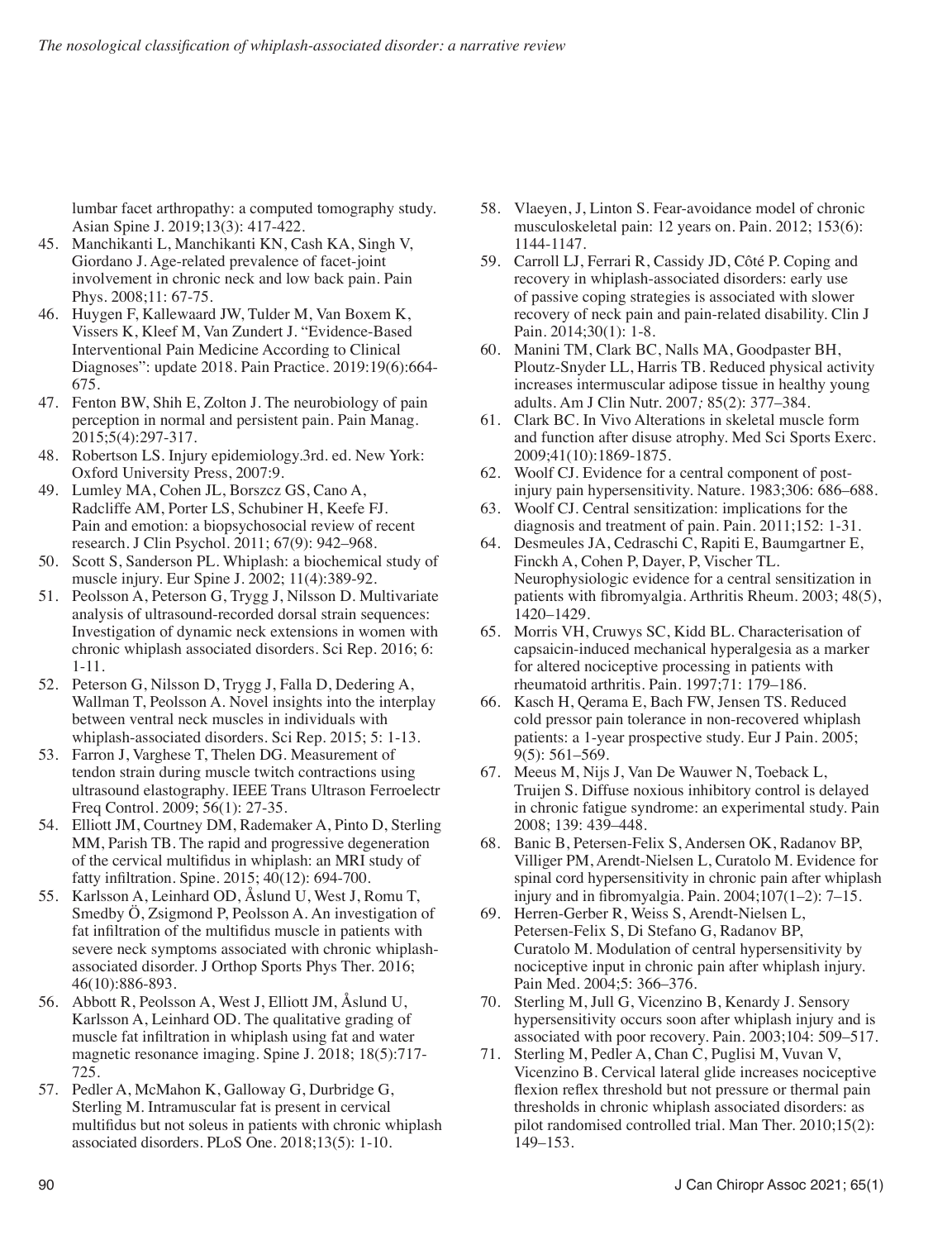- 72. Chien A, Eliav E, Sterling M. The development of sensory hypoesthesia after whiplash injury. Clin J Pain. 2010; 26(8): 722–728.
- 73. Nijs J, Van Houdenhove B, Oostendorp, RA. Recognition of central sensitization in patients with musculoskeletal pain: Application of pain neurophysiology in manual therapy practice. Man Ther. 2010;15: 135–141.
- 74. Borchgrevink G, Smevik O, Haave I, Haraldseth O, Nordby A, Lereim I. MRI of cerebrum and cervical columna within two days after whiplash neck sprain injury. Injury. 1997; 28(5-6):331-335.
- 75. Obermann M, Nebel K, Schumann C, Holle D, Gizewski ER, Maschke M, Goadsby PJ, Diener HC, Katsarava Z. Gray matter changes related to chronic posttraumatic headache. Neurol. 2009; 73(12): 978-983.
- 76. Sturzenegger M, Radanov BP, Winter P, Simko M, Farra AD, Di Stefano G. MRI-based brain volumetry in chronic whiplash patients: no evidence for traumatic brain injury. Acta Neurol Scand. 2008;117(1):49-54.
- 77. Freitag P, Greenlee MW, Wachter K, Ettlin TM, Radue EW. fMRI response during visual motion stimulation in patients with late whiplash syndrome. Neurorehabil Neural Repair. 2001;15(1): 31-37.
- 78. Linnman C, Appel L, Furmark T, Söderlund A, Gordh T, Långström B, Fredrikson M. Ventromedial prefrontal neurokinin 1 receptor availability is reduced in chronic pain. Pain. 2010;149(1): 64-70.
- 79. Mantyh PW. Neurobiology of substance P and the NK1 receptor. J Clin Psychiatry. 2001; 63: 6-10.
- 80. Elliott PJ, Iversen SD. Behavioural effects of tachykinins and related peptides. Brain Res. 1986; 381:68-76.
- 81. Woolf CJ, Salter MW. Neuronal plasticity: Increasing the gain in pain. Science 2000; 288: 1765-1768.
- 82. Radanov BP, Bicik I, Dvorak J, Antinnes J, von Schulthess GK, Buck A. Relation between neuropsychological and neuroimaging findings in patients with late whiplash syndrome. J Neurol Neurosurg Psychiatry. 1999; 66(4): 485-489.
- 83. Sundström T, Guez M, Hildingsson C, Toolanen G, Nyberg L, Riklund K. Altered cerebral blood flow in chronic neck pain patients but not in whiplash patients: a 99mTc-HMPAO rCBF study. Eur Spine J. 2006; 15(8): 1189-95.
- 84. Linnman C, Appel L, Söderlund A, Frans O, Engler H, Furmark T, Gordh T, Långström B, Fredrikson M. Chronic whiplash symptoms are related to altered regional cerebral blood flow in the resting state. Eur J Pain. 2009;13(1): 65-70.
- 85. Bakhtadze MA, Vernon H, Karalkin AV, Pasha SP, Tomashevskiy IO, Soave D. Cerebral perfusion in patients with chronic neck and upper back pain: preliminary observations. J Manipulative Physiol Ther. 2012;35(2):76-85.
- 86. Lorberboym M, Gilad R, Gorin V, Sadeh M, Lampl Y.

Late whiplash syndrome: correlation of brain SPECT with neuropsychological tests and P300 event-related potential. J Trauma. 2002;52(3): 521-526.

- 87. Craig A, Tran Y, Guest R, Gopinath B, Jagnoor J, Bryant RA, Collie A, Kenardy J, Middleton JW, Cameron I. Psychological impact of injuries sustained in motor vehicle crashes: systematic review and meta-analysis. BMJ Open. 2016; 6(9): 1-13.
- 88. Kivioja J, Sjalin M, Lindgren U. Psychiatric morbidity in patients with chronic whiplash-associated disorder. Spine. 2004; 29(11):1235-1239.
- 89. Quartana PJ, Campbell CM, Edwards RR. Pain catastrophizing: a critical review. Expert Rev Neurother. 2009; 9(5):745-758.
- 90. Casey PP, Feyer AM, Cameron ID. Course of recovery for whiplash associated disorders in a compensation setting. Injury. 2015; 46(11):2118-2129.
- 91. Chiarotto A, Fortunato S, Falla D. Predictors of outcome following a short multimodal rehabilitation program for patients with whiplash associated disorders. Eur J Phys Rehabil Med. 2015; 51(2):133-141.
- 92. De Pauw R, Coppieters I, Palmans T, Danneels L, Meeus M, Cagnie B. Motor impairment in patients with chronic neck pain: does the traumatic event play a significant role? A case-control study. Spine J. 2018; 18(8):1406-1416.
- 93. Falla D, Peolsson A, Peterson G, Ludvigsson ML, Soldini E, Schneebeli A, Barbero M. Perceived pain extent is associated with disability, depression and self-efficacy in individuals with whiplash-associated disorders. Eur J Pain. 2016; 20(9):1490-1501.
- 94. Ritchie C, Sterling M. Recovery pathways and prognosis after whiplash injury. J Orthop Sports Phys Ther. 2016; 46(10): 851-861.
- 95. Smith AD, Jull GA, Schneider GM, Frizzell B, Hooper RA, Sterling MM. Low pain catastrophization and disability predict successful outcome to radiofrequency neurotomy in individuals with chronic whiplash. Pain Pract. 2016; 16(3):311-319.
- 96. Carriere JS, Thibault P, Adams H, Milioto M, Ditto B, Sullivan MJL. Expectancies mediate the relationship between perceived injustice and return to work following whiplash injury: a 1-year prospective study. Eur J Pain. 2017; 21(7):1234-1242.
- 97. Carriere JS, Thibault P, Milioto M, Sullivan MJL. Expectancies mediate the relations among pain catastrophizing, fear of movement, and return to work outcomes after whiplash injury. J Pain. 2015; 16(12):1280-1287.
- 98. Carriere JS, Thibault P, Sullivan MJ. The mediating role of recovery expectancies on the relation between depression and return-to-work. J Occup Rehabil. 2015; 25(2):348-356.
- 99. Carroll LJ, Holm LW, Ferrari R, Ozegovic D,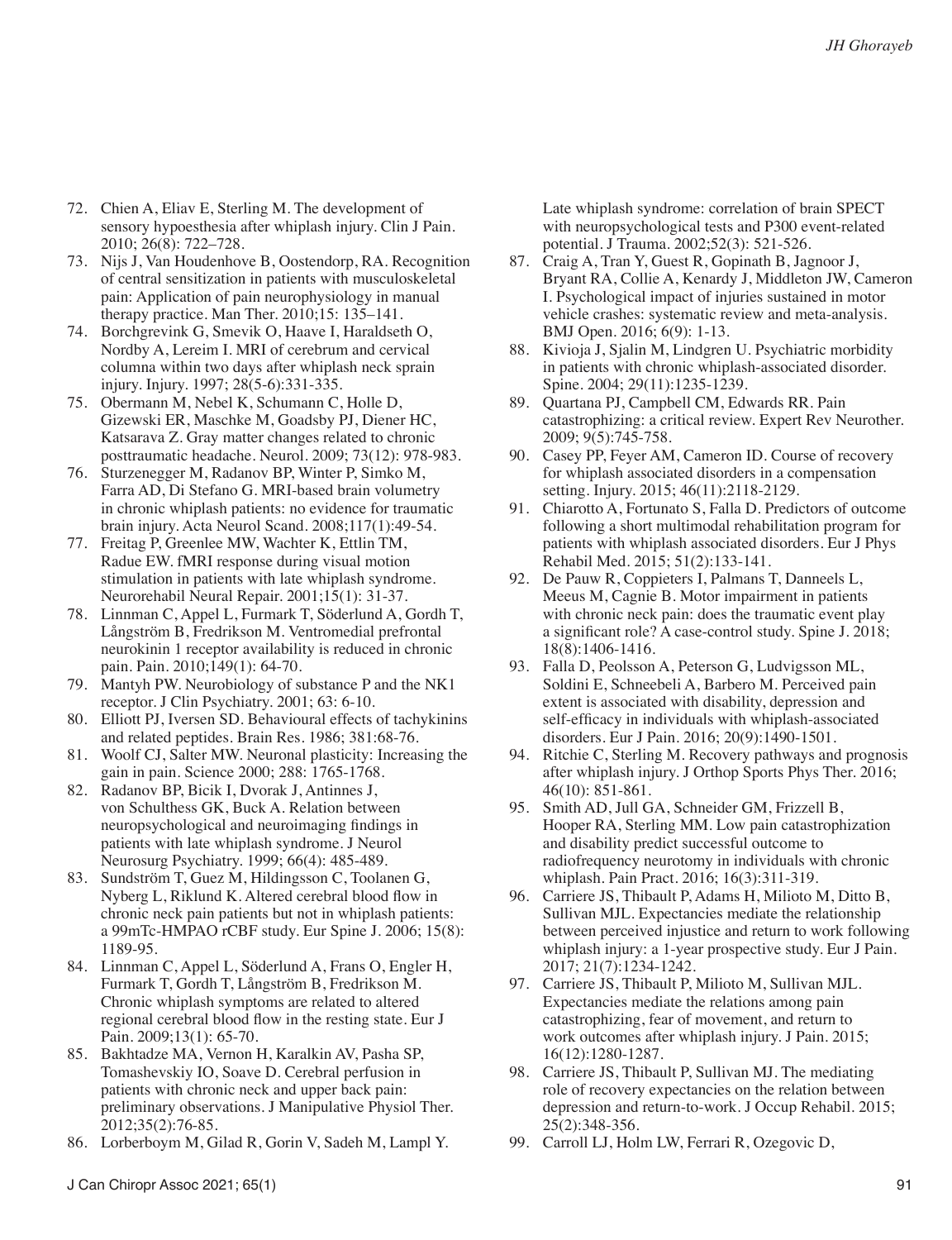Cassidy JD. Recovery in whiplash-associated disorders: do you get what you expect? J Rheumatol. 2009; 36(5):1063-1070.

- 100. Elphinston RA, Thibault P, Carriere JS, Raineville P, Sullivan MJL. Cross-sectional and prospective correlates of recovery expectancies in the rehabilitation of whiplash injury. Clin J Pain. 2018; 34(4):306-312.
- 101. Ferrari R, Louw D. Correlation between expectations of recovery and injury severity perception in whiplashassociated disorders. J Zhejiang Univ Sci B. 2011; 12(8): 683-686.
- 102. Ozegovic D, Carroll LJ, Cassidy JD. What influences positive return to work expectation? Examining associated factors in a population-based cohort of whiplashassociated disorders. Spine. 2010; 35(15): 708-713.
- 103. Ozegovic D, Carroll LJ, David Cassidy J. Does expecting mean achieving? The association between expecting to return to work and recovery in whiplash associated disorders: a population-based prospective cohort study. Eur Spine J. 2009;18(6): 893-899.
- 104. Söderlund A, Löfgren M, Stålnacke BM. Predictors before and after multimodal rehabilitation for pain acceptance and engagement in activities at a 1-year follow-up for patients with whiplash-associated disorders (WAD)-a study based on the Swedish Quality Registry for Pain Rehabilitation (SQRP). Spine J. 2018; 18(8):1475-1482.
- 105. Bialosky JE, Bishop MD, Cleland JA. Individual expectation: an overlooked, but pertinent, factor in the treatment of individuals experiencing musculoskeletal pain. Phys Ther. 2010; 90(9): 1345-1355.
- 106. Bostick GP, Carroll LJ, Brown CA, Harley D, Gross DP. Predictive capacity of pain beliefs and catastrophizing in whiplash associated disorder. Injury. 2013; 44(11):1465- 1471.
- 107. Martinez-Calderon J, Zamora-Campos C, Navarro-Ledesma S, Luque-Suarez A. The role of selfefficacy on the prognosis of chronic musculoskeletal pain: a systematic review. J Pain. 2018; 19(1): 10-34.
- 108. Kulich RJ, Kreis PG, Fishman SM, Prescott JC Jr, Pelletier NJ, Bennett P, Mehta N. Forensic issues in pain: review of current practice. Pain Pract. 2001;1(2): 119- 135.
- 109. Cameron P, Gabbe B. The effect of compensation claims on outcomes after injury. Injury. 2009;40: 905-906.
- 110. O'Donnell C. Motor accident and workers' compensation insurance design for high quality health outcomes and cost containment. Disabil Rehabil. 2000;22: 88-96.
- 111. Ferrari R, Kwan O, Russell AS, Pearce JM, Schrader H. The best approach to the problem of whiplash? One ticket to Lithuania, please. Clin Exp Rheumatol 1999;17: 321-326.
- 112. Cassidy JD, Carroll LJ, Côté P, Lemstra M, Berglund A, Nygren Å. Effect of eliminating compensation for pain

and suffering on the outcome of insurance claims for whiplash injury. N Engl J Med. 2000;342(16):1179-1186.

- 113. Ferrari R, Russell AS. Epidemiology of whiplash: an international dilemma. Ann Rheum Dis. 1999;58: 1-5.
- 114. Cameron ID, Rebbeck T, Sindhusake D, Rubin G, Feyer AM, Walsh J, Schofield WN. Legislative change is associated with improved health status in people with whiplash. Spine. 2008;33(3):250-254.
- 115. Schrader H, Obelieniene D, Bovim G, Surkiene D, Mickeviciene D, Sand T. Natural evolution of late whiplash syndrome outside the medicolegal context. Lancet. 1996; 347(9010):1207-1211.
- 116. Carroll, LJ. Beliefs and expectations for recovery, coping, and depression in whiplash-associated disorders. Spine. 2011;36: 250-256.
- 117. Obelieniene D, Schrader H, Bovim G*,* Miseviciene I, Sand T. Pain after whiplash: a prospective controlled inception cohort study J Neurol Neurosurg Psychiatry 1999;66**:** 279-283.
- 118. Rydman E, Ponzer S, Brisson R, Ottosson, Pettersson-Jarnbert H. Long-term follow-up of whiplash injuries reported to insurance companies: a cohort study on patient-reported outcomes and impact of financial compensation. Eur Spine J. 2018;27: 1255-1261.
- 119. Walton DM, Macdermid JC, Giorgianni AA, Mascarenhas JC, West SC, Zammit CA. Risk factors for persistent problems following acute whiplash injury: update of a systematic review and meta-analysis. J Orthop Sports Phys Ther. 2013;43(2):31–43.
- 120. Goldsmith R, Wright C, Bell SF, Rushton A. Cold hyperalgesia as a prognostic factor in whiplash associated disorders: a systematic review. Man Ther. 2012;17(5):402–410.
- 121. Carroll LJ, Holm LW, Hogg-Johnson S, Côté P, Cassidy JD, Haldeman S, Nordin M, Hurwitz EL, Carragee EJ, van der Velde G, Peloso PM, Guzman J. Course and prognostic factors for neck pain in whiplashassociated disorders (WAD): results of the Bone and Joint Decade 2000-2010 Task Force on Neck Pain and Its Associated Disorders. Eur Spine J. 2008;17(Suppl 1):83- 92.
- 122. Kamper SJ, Rebbeck TJ, Maher CG, McAuley JH, Sterling M. Course and prognostic factors of whiplash: a systematic review and meta-analysis. Pain. 2008;138(3):617–629.
- 123. Williams M, Williamson E, Gates S, Lamb S, Cooke M. A systematic literature review of physical prognostic factors for the development of late whiplash syndrome. Spine. 2007;32(25):E764– E780.
- 124. Scholten-Peeters GG, Verhagen AP, Bekkering GE, van der Windt DA, Barnsley L, Oostendorp RA, Hendrils EJ. Prognostic factors of whiplash-associated disorders: a systematic review of prospective cohort studies. Pain. 2003;104(1–2): 303–322.